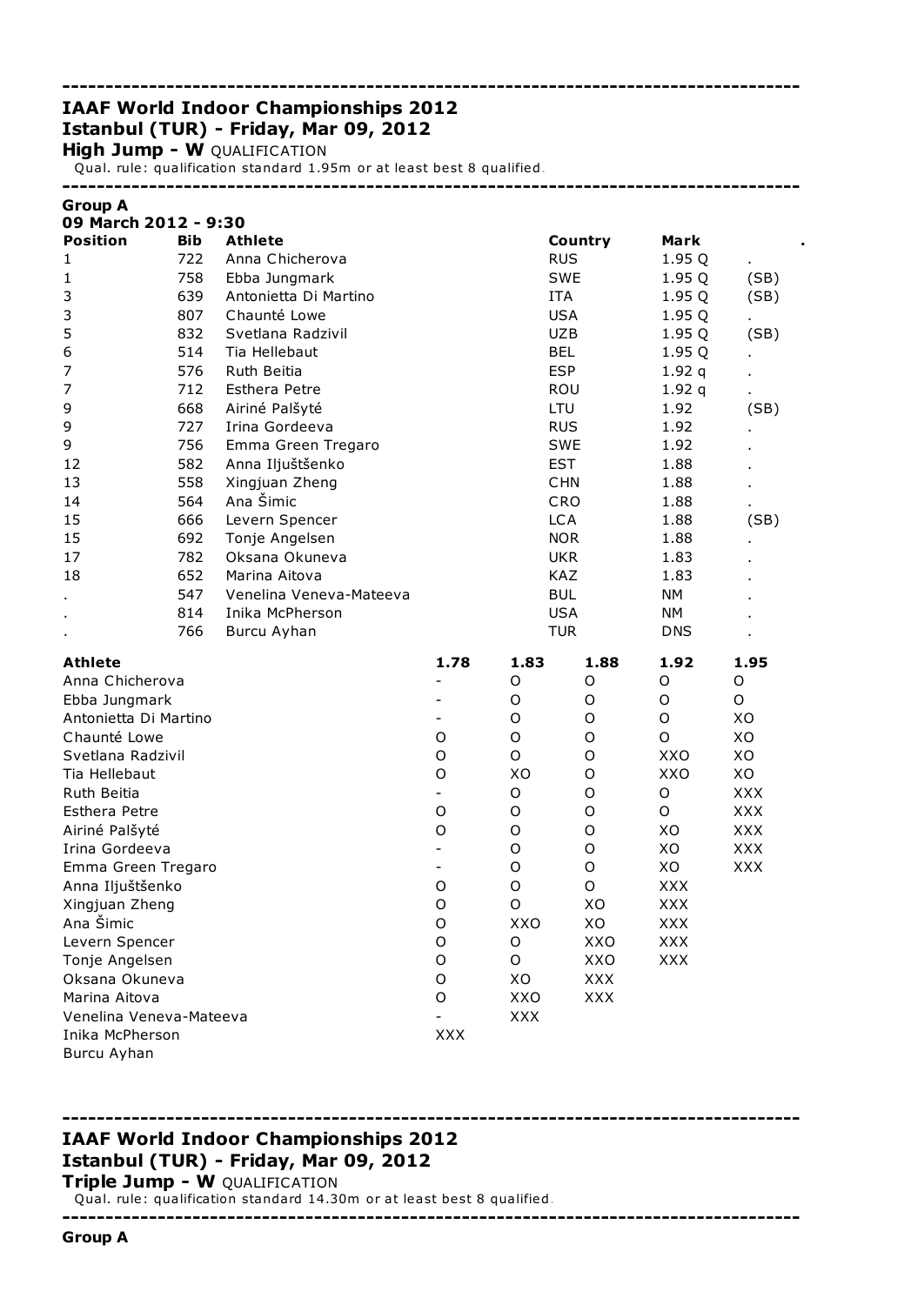| 09 March 2012 - 9:30                    |            |                         |             |       |                          |      |
|-----------------------------------------|------------|-------------------------|-------------|-------|--------------------------|------|
| <b>Position</b>                         | <b>Bib</b> | <b>Athlete</b>          | Country     |       | Mark                     |      |
| 1                                       | 592        | Yamilé Aldama           | <b>GBR</b>  |       | 14.62 Q                  | (SB) |
| 2                                       | 656        | Olga Rypakova           | KAZ         |       | 14.39 Q                  |      |
| 3                                       | 565        | Mabel Gay               | <b>CUB</b>  |       | 14.22 $q$                |      |
| 4                                       | 755        | Dana Veldáková          | <b>SVK</b>  |       | 14.21 $q$                | (SB) |
| 5                                       | 748        | Marija Šestak           | <b>SLO</b>  |       | 14.05                    |      |
| 6                                       | 728        | Victoria Valyukevich    | <b>RUS</b>  |       | 14.00                    |      |
| 7                                       | 621        | Níki Panéta             | <b>GRE</b>  |       | 13.98                    |      |
| 8                                       | 831        | Aleksandra Kotlyarova   | <b>UZB</b>  |       | 13.95                    |      |
| 9                                       | 503        | Baya Rahouli            | <b>ALG</b>  |       | 13.83                    |      |
| 10                                      | 707        | Cristina Bujin          | ROU         |       | 13.80                    |      |
| 11                                      | 542        | Petia Dacheva           | <b>BUL</b>  |       | 13.65                    | (SB) |
| 12                                      | 557        | Limei Xie               | <b>CHN</b>  |       | 13.54                    |      |
| 13                                      | 820        | Amanda Smock            | <b>USA</b>  |       | 13.25                    |      |
| 14                                      | 789        | Ruslana Tsykhotska      | <b>UKR</b>  |       | 13.21                    |      |
|                                         | 581        | Patricia Sarrapio       | <b>ESP</b>  |       | <b>NM</b>                |      |
| <b>Athlete</b>                          |            |                         | 1st         | 2nd   | 3rd                      |      |
| Yamilé Aldama                           |            |                         | 14.62       |       |                          |      |
| Olga Rypakova                           |            |                         | 14.39       |       |                          |      |
| Mabel Gay                               |            |                         | X           | 14.22 | X                        |      |
| Dana Veldáková                          |            |                         | $\mathsf X$ | 14.21 | X                        |      |
| Marija Šestak                           |            |                         | X           | 14.05 | 14.04                    |      |
| Victoria Valyukevich                    |            |                         | 13.71       | 13.49 | 14.00                    |      |
| Níki Panéta                             |            |                         | 13.45       | 13.98 | 13.81                    |      |
| Aleksandra Kotlyarova                   |            |                         | 13.67       | 13.66 | 13.95                    |      |
| Baya Rahouli                            |            |                         | 13.83       | Χ     | X                        |      |
| Cristina Bujin                          |            |                         | 13.75       | X     | 13.80                    |      |
| Petia Dacheva                           |            |                         | 13.65       | 13.60 | X                        |      |
| Limei Xie                               |            |                         | 13.54       | Χ     | 11.99                    |      |
| Amanda Smock                            |            |                         | X           | 12.99 | 13.25                    |      |
| Ruslana Tsykhotska                      |            |                         | 13.21       | Χ     | X                        |      |
| Patricia Sarrapio                       |            |                         | X           | Χ     | X                        |      |
|                                         |            |                         |             |       |                          |      |
| <b>Group B</b><br>09 March 2012 - 10:50 |            |                         |             |       |                          |      |
| Position                                | <b>Bib</b> | <b>Athlete</b>          | Country     |       | Mark                     | ٠    |
| ı                                       | 735        | Anna Krylova            | <b>RUS</b>  |       | 14.27 q                  | ×,   |
| 2                                       | 552        | Yanmei Li               | <b>CHN</b>  |       | 14.23 q                  | (SB) |
| 3                                       | 650        | Kimberly Williams       | <b>JAM</b>  |       | 14.15q                   |      |
| 4                                       | 567        | Yargeris Savigne        | <b>CUB</b>  |       | 14.09 q                  |      |
| 5                                       | 628        | Mayookha Johny          | IND         |       | 13.95                    | (NR) |
| 6                                       | 655        | Irina Litvinenko Ektova | KAZ         |       | 13.70                    |      |
| 7                                       | 612        | Kristin Gierisch        | <b>GER</b>  |       | 13.67                    |      |
| 8                                       | 531        | Kseniya Dziatsuk        | <b>BLR</b>  |       | 13.66                    |      |
| 9                                       | 710        | Adelina Gavrila         | ROU         |       | 13.65                    |      |
| 10                                      | 778        | Hanna Knyazyeva         | <b>UKR</b>  |       | 13.65                    |      |
| 11                                      | 536        | Gisele de Oliveira      | <b>BRA</b>  |       | 13.60                    |      |
| 12                                      | 829        | Valeriya Kanatova       | <b>UZB</b>  |       | 13.51                    |      |
| 13                                      | 541        | Andriana Bânova         | <b>BUL</b>  |       | 13.50                    |      |
| 14                                      | 772        | Sevim Sinmez            | <b>TUR</b>  |       | 13.13                    |      |
|                                         | 749        | Snežana Rodic           | <b>SLO</b>  |       | NΜ                       |      |
|                                         |            |                         |             |       |                          |      |
| <b>Athlete</b>                          |            |                         | 1st         | 2nd   | 3rd                      |      |
| Anna Krylova                            |            |                         | 14.01       | 14.27 | X                        |      |
| Yanmei Li                               |            |                         | 14.23       | X     | $\overline{\phantom{0}}$ |      |
| Kimberly Williams                       |            |                         | 14.09       | 14.15 | 13.88                    |      |
| Yargeris Savigne                        |            |                         | 13.84       | 14.00 | 14.09                    |      |
| Mayookha Johny                          |            |                         | 13.74       | 13.95 | X                        |      |
| Irina Litvinenko Ektova                 |            |                         | 13.26       | 13.62 | 13.70                    |      |
| Kristin Gierisch                        |            |                         | 13.67       | 13.67 | $\overline{\phantom{0}}$ |      |
| Kseniya Dziatsuk                        |            |                         | 13.49       | X     | 13.66                    |      |
| Adelina Gavrila                         |            |                         | X           | 13.63 | 13.65                    |      |
| Hanna Knyazyeva                         |            |                         | 13.65       | 13.51 | 13.28                    |      |

Gisele de Oliveira X 13.60 13.49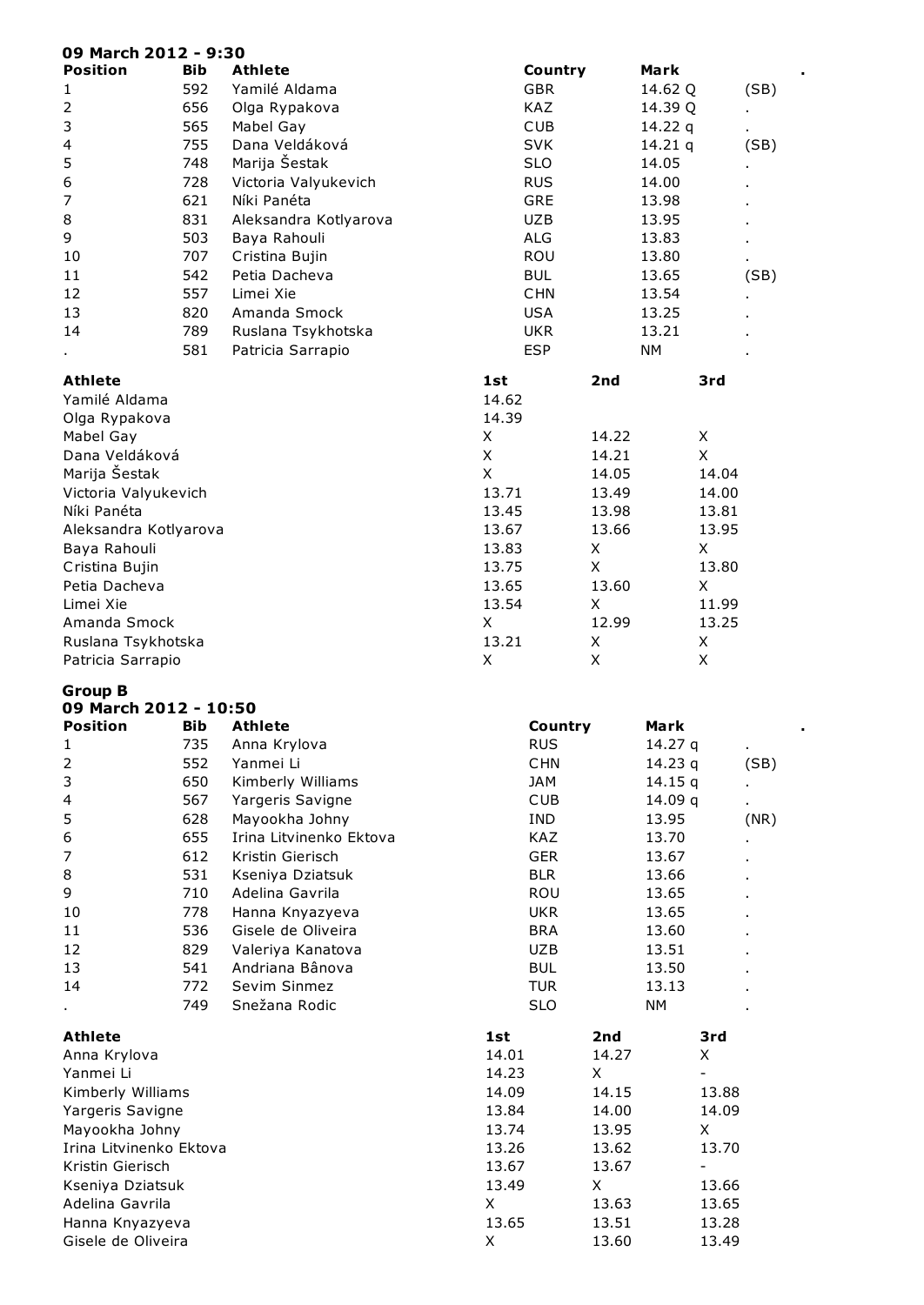| Valeriya Kanatova | 13.51 | 13.48 | 13.48 |
|-------------------|-------|-------|-------|
| Andriana Bânova   | 13.50 | 13.50 | 12.86 |
| Sevim Sinmez      |       | 13.13 | 12.64 |
| Snežana Rodic     |       |       |       |

------------------------------------------------------------------------------------- IAAF World Indoor Championships 2012 Istanbul (TUR) - Friday, Mar 09, 2012 **400 Metres - W HEATS** Qual. rule: first 2 of each heat (Q) plus the 6 fastest times (q) qualified. ------------------------------------------------------------------------------------- Heat 1 09 March 2012 - 9:35 Position Lane Bib Athlete **Country Mark** . React 1 5 574 Denisa Rosolová CZE 52.95 Q . 0.323 2 6 546 Vania Stambolova BUL 52.97 Q . 0.412<br>3 4 641 Maria Enrica Spacca ITA 53.74 . 0.243 3 4 641 Maria Enrica Spacca ITA 53.74 . 0.243 4 2 795 Déborah Rodríguez URU 57.08 . 0.227 5 3 699 Sharon Kwarula PNG 59.56 . 0.975

#### Heat 2

| 09 March 2012 - 9:40 |      |            |                  |            |         |      |         |  |  |  |  |
|----------------------|------|------------|------------------|------------|---------|------|---------|--|--|--|--|
| <b>Position</b>      | Lane | <b>Bib</b> | Athlete          | Country    | Mark    |      | . React |  |  |  |  |
| $\mathbf{1}$         | 6    | 784        | Nataliya Pyhyda  | UKR        | 52.02 Q | (SB) | 0.243   |  |  |  |  |
| $2^{\circ}$          | 5.   | 648        | Patricia Hall    | <b>JAM</b> | 52.99 Q |      | 0.347   |  |  |  |  |
| 3                    | 4    | 771        | Meliz Redif      | TUR        | 53.55   |      | 0.410   |  |  |  |  |
| $\overline{4}$       | 3    | 505        | Amaliya Sharoyan | <b>ARM</b> | 56.41   |      | 0.334   |  |  |  |  |
| 5                    |      | 588        | Danielle Alakija | FIJ        | 1:00.00 | (PB) | 0.389   |  |  |  |  |
| 6                    |      | 623        | Amy Atkinson     | <b>GUM</b> | 1:05.99 | (NR) | 0.399   |  |  |  |  |

#### Heat 3

| 09 March 2012 - 9:45 |      |            |                              |            |         |      |         |  |  |  |  |
|----------------------|------|------------|------------------------------|------------|---------|------|---------|--|--|--|--|
| <b>Position</b>      | Lane | <b>Bib</b> | <b>Athlete</b>               | Country    | Mark    |      | . React |  |  |  |  |
|                      | 5    |            | 818 Sanya Richards-Ross      | USA        | 52.81 Q |      | 0.243   |  |  |  |  |
| 2                    | 6    | 601        | Nadine Okyere                | <b>GBR</b> | 53.56 Q |      | 0.405   |  |  |  |  |
| 3                    | 4    | 747        | Tiandra Ponteen              | <b>SKN</b> | 53.74   |      | 0.415   |  |  |  |  |
| $\overline{4}$       | 2    |            | 515 Bimbo Miel Ayedou        | <b>BEN</b> | 54.44   | (NR) | 0.341   |  |  |  |  |
|                      | 3    |            | 535 Geisa Aparecida Coutinho | <b>BRA</b> | DO      |      | 0.295   |  |  |  |  |

#### Heat 4

| 09 March 2012 - 9:50 |      |            |                      |            |         |      |         |  |  |  |  |
|----------------------|------|------------|----------------------|------------|---------|------|---------|--|--|--|--|
| Position             | Lane | <b>Bib</b> | <b>Athlete</b>       | Country    | Mark    |      | . React |  |  |  |  |
|                      |      | 724        | Aleksandra Fedoriva  | RUS.       | 53.26 Q |      | 0.346   |  |  |  |  |
| $\overline{2}$       | 6    |            | 645 Dominique Blake  | JAM        | 53.39 Q |      | 0.362   |  |  |  |  |
| 3                    | 4    | 690        | Muizat Ajoke Odumosu | <b>NGR</b> | 53.47   |      | 0.306   |  |  |  |  |
| $\overline{4}$       | 2    | 550        | Natacha Ngoye        | CGO        | 58.21   | (PB) | 0.428   |  |  |  |  |
| $\cdot$              | 3    | 678        | Munguntuya Batgerel  | MGL        | DO      |      | 0.289   |  |  |  |  |

#### Heat 5

| 09 March 2012 - 9:55 |      |            |                       |            |         |      |         |  |  |  |  |
|----------------------|------|------------|-----------------------|------------|---------|------|---------|--|--|--|--|
| <b>Position</b>      | Lane | <b>Bib</b> | Athlete               | Country    | Mark    |      | . React |  |  |  |  |
| $\mathbf{1}$         | 5    | 806        | Natasha Hastings      | USA        | 53.64 Q |      | 0.266   |  |  |  |  |
| 2                    | 6    | 757        | Moa Hjelmer           | <b>SWE</b> | 54.01 Q |      | 0.224   |  |  |  |  |
| 3                    | 4    |            | 624 Aliann Pompey     | GUY        | 54.63   |      | 0.337   |  |  |  |  |
| $\overline{4}$       | 3    | 609        | Graciela Martins      | GBS        | 59.83   |      | 0.312   |  |  |  |  |
| 5                    |      | 761        | Vladislava Ovcharenko | TJK        | 1:00.33 | (NR) | 0.467   |  |  |  |  |

| 09 March 2012 - 10:00 |      |            |                       |            |         |      |         |  |  |  |  |
|-----------------------|------|------------|-----------------------|------------|---------|------|---------|--|--|--|--|
| <b>Position</b>       | Lane | <b>Bib</b> | Athlete               | Country    | Mark    |      | . React |  |  |  |  |
|                       | 6    |            | 596 Shana Cox         | <b>GBR</b> | 53.24 Q |      | 0.286   |  |  |  |  |
| <sup>2</sup>          | 5.   |            | 723 Irina Davydova    | <b>RUS</b> | 53.58 Q |      | 0.351   |  |  |  |  |
| 3                     | 3.   |            | 676 Ambwene Simukonda | <b>MAW</b> | 55.51   |      | 0.384   |  |  |  |  |
| $\overline{4}$        | 4    |            | 835 Kineke Alexander  | VIN        | 55.88   |      | 0.393   |  |  |  |  |
| -5                    |      | 610        | Gaiane Ustiane        | GEO        | 1:01.38 | (PB) | 0.415   |  |  |  |  |
| 6                     | 2    | 540        | Maziah Mahusin        | <b>BRU</b> | 1:03.69 | (NR) | 0.224   |  |  |  |  |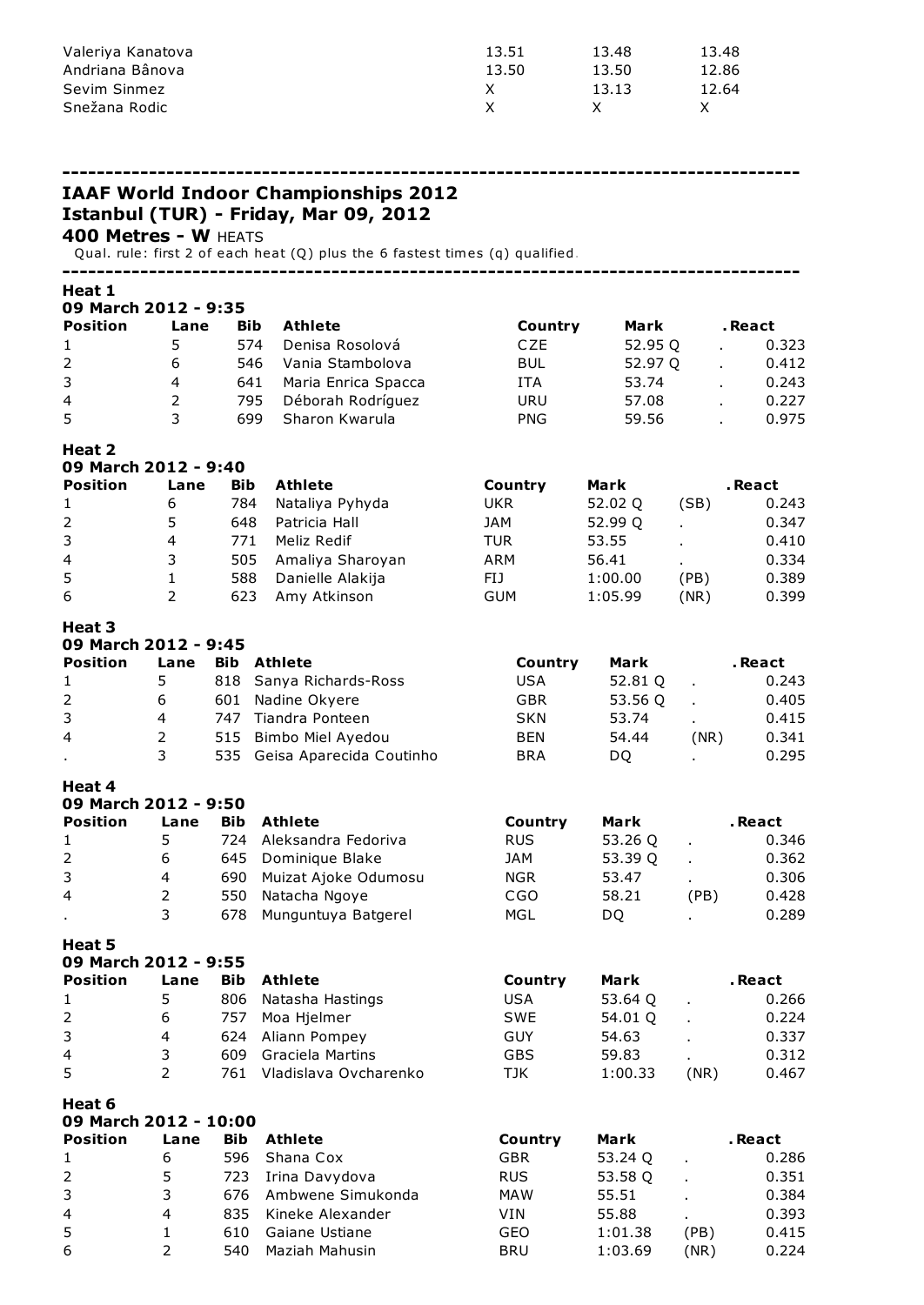# IAAF World Indoor Championships 2012 Istanbul (TUR) - Friday, Mar 09, 2012

**Shot Put - M QUALIFICATION** 

Group A

Qual. rule: qualification standard 20.70m or at least best 8 qualified.

-------------------------------------------------------------------------------------

-------------------------------------------------------------------------------------

-------------------------------------------------------------------------------------

| 09 March 2012 - 9:55     |            |                          |       |            |         |       |
|--------------------------|------------|--------------------------|-------|------------|---------|-------|
| <b>Position</b>          | <b>Bib</b> | <b>Athlete</b>           |       | Country    | Mark    |       |
| 1                        | 144        | David Storl              |       | <b>GER</b> | 21.43 Q | (SB)  |
| $\overline{2}$           | 324        | Reese Hoffa              |       | <b>USA</b> | 21.23 Q | ×,    |
| 3                        | 227        | Tomasz Majewski          |       | POL        | 21.17 Q |       |
| 4                        | 6          | Germán Lauro             |       | ARG        | 20.40q  | (AR)  |
| 5                        | 342        | Ryan Whiting             |       | <b>USA</b> | 20.37q  |       |
| 6                        | 211        | Rutger Smith             |       | <b>NED</b> | 20.21q  |       |
| 7                        | 263        | Ivan Yushkov             |       | <b>RUS</b> | 20.14q  |       |
| 8                        | 259        | Maksim Sidorov           |       | <b>RUS</b> | 20.04q  |       |
| 9                        | 45         | Dylan Armstrong          |       | CAN        | 19.84   |       |
| 10                       | 234        | Marco Fortes             |       | <b>POR</b> | 19.83   |       |
| 11                       | 12         | Dale Stevenson           |       | <b>AUS</b> | 19.80   |       |
| 12                       | 274        | Asmir Kolašinac          |       | <b>SRB</b> | 19.70   |       |
| 13                       | 67         | Carlos Véliz             |       | <b>CUB</b> | 19.64   |       |
| 14                       | 161        | Lajos Kürthy             |       | <b>HUN</b> | 19.62   |       |
| 15                       | 136        | Candy Bauer              |       | <b>GER</b> | 19.60   |       |
| 16                       | 164        | Amin Nikfar              |       | IRI        | 18.97   |       |
| 17                       | 244        | <b>Burger Lambrechts</b> |       | <b>RSA</b> | 18.96   |       |
| 18                       | 97         | Borja Vivas              |       | <b>ESP</b> | 18.94   |       |
| 19                       | 77         | Kim Christensen          |       | <b>DEN</b> | 18.87   |       |
| 20                       | 29         | Hamza Alic               |       | BIH        | 18.80   |       |
| 21                       | 284        | Ming-Huang Chang         |       | <b>TPE</b> | 18.75   |       |
| 22                       | 265        | Emanuele Fuamatu         |       | SAM        | 18.60   | (NR)  |
| 23                       | 293        | Hüseyin Atici            |       | <b>TUR</b> | 18.42   |       |
| <b>Athlete</b>           |            |                          | 1st   | 2nd        |         | 3rd   |
| David Storl              |            |                          | 21.43 |            |         |       |
| Reese Hoffa              |            |                          | 21.23 |            |         |       |
| Tomasz Majewski          |            |                          | 20.33 | 21.17      |         |       |
| Germán Lauro             |            |                          | 20.35 | 20.08      |         | 20.40 |
| Ryan Whiting             |            |                          | X     | 20.37      |         | 20.27 |
| Rutger Smith             |            |                          | 19.36 | 20.19      |         | 20.21 |
| Ivan Yushkov             |            |                          | 20.14 | 19.49      |         | 19.99 |
| Maksim Sidorov           |            |                          | 19.45 | 19.24      |         | 20.04 |
| Dylan Armstrong          |            |                          | 19.84 | Χ          |         | X     |
| Marco Fortes             |            |                          | 19.83 | 19.21      |         | 19.20 |
| Dale Stevenson           |            |                          | 19.72 | Χ          |         | 19.80 |
| Asmir Kolašinac          |            |                          | X     | X          |         | 19.70 |
| Carlos Véliz             |            |                          | 19.60 | 19.64      |         | X     |
| Lajos Kürthy             |            |                          | X     | X          |         | 19.62 |
| Candy Bauer              |            |                          | X     | X          |         | 19.60 |
| Amin Nikfar              |            |                          | 18.69 | 18.82      |         | 18.97 |
| <b>Burger Lambrechts</b> |            |                          | 18.96 | Χ          |         | X     |
| Borja Vivas              |            |                          | 18.94 | X          |         | 18.52 |
| Kim Christensen          |            |                          | X     | X          |         | 18.87 |
| Hamza Alic               |            |                          | 18.49 | 18.80      |         | X     |
| Ming-Huang Chang         |            |                          | X     | 18.75      |         | X     |
| Emanuele Fuamatu         |            |                          | 18.60 | X          |         | X     |
| Hüseyin Atici            |            |                          | 18.42 | 18.34      |         | 18.38 |
|                          |            |                          |       |            |         |       |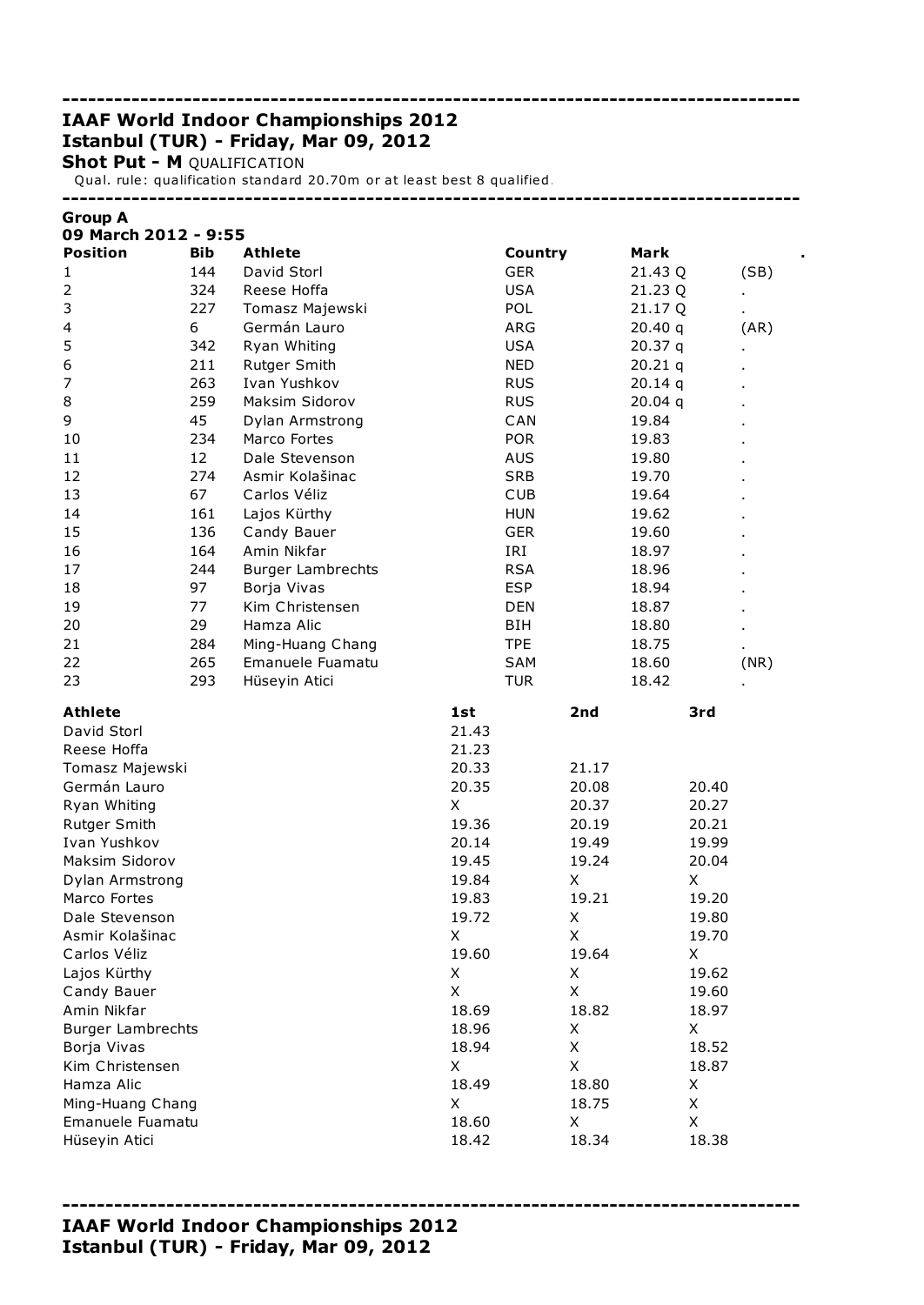## 800 Metres - M HEATS

Qual. rule: first 2 of each heat (Q) plus the 6 fastest times (q) qualified.

| Heat 1                  |                         |            |                      |                            |               |               |         |
|-------------------------|-------------------------|------------|----------------------|----------------------------|---------------|---------------|---------|
| 09 March 2012 - 10:10   |                         |            |                      |                            |               |               |         |
| <b>Position</b>         |                         | <b>Bib</b> | <b>Athlete</b>       |                            |               |               |         |
|                         | Lane                    |            |                      |                            | Country       | Mark          |         |
| $\mathbf{1}$            | 4                       | 91         |                      | Antonio Manuel Reina       | <b>ESP</b>    | 1:50.02 Q     |         |
| $\overline{2}$          | 3                       | 225        | Adam Kszczot         |                            | POL           | $1:50.14$ Q   |         |
| 3                       | 6                       | 320        | <b>Tevan Everett</b> |                            | <b>USA</b>    | $1:50.67$ q   |         |
| 4                       | 5                       | 3          | Nimet Gashi          |                            | <b>ALB</b>    | 1:54.70       |         |
| 5                       | $\overline{2}$          | 267        | Gaylord Silly        |                            | <b>SEY</b>    | 1:54.93       | (NR)    |
|                         |                         |            |                      |                            |               |               |         |
| <b>Intermediate</b>     |                         |            | <b>Bib</b>           | <b>Athlete</b>             | <b>Nation</b> | Mark          |         |
| 200m                    |                         |            | 320                  | <b>Tevan Everett</b>       | <b>USA</b>    | 25.79         |         |
| 400m                    |                         |            | 320                  | <b>Tevan Everett</b>       | <b>USA</b>    | 53.08         |         |
|                         |                         |            |                      |                            |               |               |         |
| 600m                    |                         |            | 225                  | Adam Kszczot               | POL           | 1:21.49       |         |
|                         |                         |            |                      |                            |               |               |         |
| Heat 2                  |                         |            |                      |                            |               |               |         |
| 09 March 2012 - 10:16   |                         |            |                      |                            |               |               |         |
| <b>Position</b>         | Lane                    | <b>Bib</b> | Athlete              |                            | Country       | Mark          |         |
| 1                       | 3                       | 186        | Timothy Kitum        |                            | <b>KEN</b>    | 1:49.57 Q     |         |
| $\overline{2}$          | 6                       | 238        |                      | Musaeb Abdulrahman Balla   | QAT           | 1:49.71 Q     |         |
| 3                       | 4                       | 130        | Andrew Osagie        |                            | <b>GBR</b>    | 1:49.73q      |         |
|                         |                         |            |                      |                            |               |               |         |
| $\overline{\mathbf{4}}$ | 5                       | 13         | Raphael Pallitsch    |                            | AUT           | 1:49.78q      |         |
| 5                       | $\mathbf{1}$            | 207        | <b>Brice Etes</b>    |                            | <b>MON</b>    | 1:52.93       |         |
| 6                       | $\overline{2}$          | 344        | Arnold Sorina        |                            | <b>VAN</b>    | 1:54.44       | (NR)    |
|                         |                         |            |                      |                            |               |               |         |
| <b>Intermediate</b>     |                         | Bib        | <b>Athlete</b>       |                            |               | <b>Nation</b> | Mark    |
| 200m                    |                         | 238        |                      | Musaeb Abdulrahman Balla   |               | QAT           | 27.27   |
| 400m                    |                         | 238        |                      | Musaeb Abdulrahman Balla   |               | QAT           | 55.50   |
| 600m                    |                         | 238        |                      | Musaeb Abdulrahman Balla   |               |               | 1:22.90 |
|                         |                         |            |                      |                            |               | QAT           |         |
| Heat 3                  |                         |            |                      |                            |               |               |         |
|                         |                         |            |                      |                            |               |               |         |
| 09 March 2012 - 10:22   |                         |            |                      |                            |               |               |         |
| <b>Position</b>         | Lane                    | <b>Bib</b> | <b>Athlete</b>       |                            | Country       | Mark          |         |
| $\mathbf{1}$            | 6                       | 71         | Jakub Holuša         |                            | <b>CZE</b>    | 1:50.49 Q     |         |
| 2                       | 3                       | 100        |                      | Mohammed Aman              | ETH.          | 1:50.56Q      |         |
| 3                       | $\overline{\mathbf{4}}$ | 275        |                      | <b>Ismail Ahmed Ismail</b> | <b>SUD</b>    | 1:50.72       |         |
|                         |                         |            |                      |                            |               |               |         |
| 4                       | $\overline{2}$          | 206        | Moussa Camara        |                            | MLI           | 1:52.62       | (NR)    |
| 5                       | 5                       | 295        | Halit Kiliç          |                            | <b>TUR</b>    | 1:54.06       |         |
|                         |                         |            |                      |                            |               |               |         |
| <b>Intermediate</b>     |                         |            | <b>Bib</b>           | <b>Athlete</b>             | <b>Nation</b> | Mark          |         |
| 200m                    |                         |            | 295                  | Halit Kiliç                | <b>TUR</b>    | 27.68         |         |
| 400m                    |                         |            | 295                  | Halit Kiliç                | <b>TUR</b>    | 56.82         |         |
| 600m                    |                         |            | 71                   | Jakub Holuša               | CZE           | 1:25.07       |         |
|                         |                         |            |                      |                            |               |               |         |
| Heat 4                  |                         |            |                      |                            |               |               |         |
| 09 March 2012 - 10:28   |                         |            |                      |                            |               |               |         |
| <b>Position</b>         | Lane                    |            | <b>Athlete</b>       |                            |               |               |         |
|                         |                         | Bib        |                      |                            | Country       | Mark          |         |
| 1                       | 3                       | 132        | Joe Thomas           |                            | <b>GBR</b>    | 1:49.73 Q     |         |
| $\overline{2}$          | $\overline{4}$          | 14         |                      | Andreas Rapatz             | AUT           | 1:49.89 Q     |         |
| 3                       | 5                       | 58         |                      | Rafith Rodríguez           | COL           | $1:50.02$ q   |         |
| $\overline{4}$          | 6                       | 88         |                      | Luis Alberto Marco         | <b>ESP</b>    | 1:50.13q      | ä,      |
|                         |                         |            |                      |                            |               |               |         |
| 5                       | $\overline{2}$          | 135        |                      | Benjamín Enzema            | <b>GEQ</b>    | 1:58.19       | (NR)    |
| 6                       | $\mathbf{1}$            | 44         | Kieng Samorn         |                            | CAM           | 1:59.14       | (NR)    |
|                         |                         |            |                      |                            |               |               |         |
| <b>Intermediate</b>     |                         |            | <b>Bib</b>           | <b>Athlete</b>             | <b>Nation</b> | Mark          |         |
| 200m                    |                         |            | 132                  | Joe Thomas                 | <b>GBR</b>    | 27.47         |         |
| 400m                    |                         |            | 132                  | Joe Thomas                 | <b>GBR</b>    | 55.62         |         |
| 600m                    |                         |            | 132                  | Joe Thomas                 | <b>GBR</b>    | 1:22.97       |         |
|                         |                         |            |                      |                            |               |               |         |
| Heat 5                  |                         |            |                      |                            |               |               |         |
| 09 March 2012 - 10:34   |                         |            |                      |                            |               |               |         |
| <b>Position</b>         | Lane                    | <b>Bib</b> | <b>Athlete</b>       |                            | Country       | Mark          |         |
|                         |                         |            |                      |                            |               |               |         |
| 1                       | 4                       | 25         |                      | Jan van den Broeck         | <b>BEL</b>    | 1:52.65Q      |         |
| $\overline{2}$          | 3                       | 226        |                      | Marcin Lewandowski         | POL           | 1:52.67 Q     |         |
| 3                       | 6                       | 287        |                      | Jamaal James               | TRI           | 1:52.71       |         |
| 4                       | 5                       | 271        |                      | Vid Jakob Tršan            | <b>SLO</b>    | 1:53.64       |         |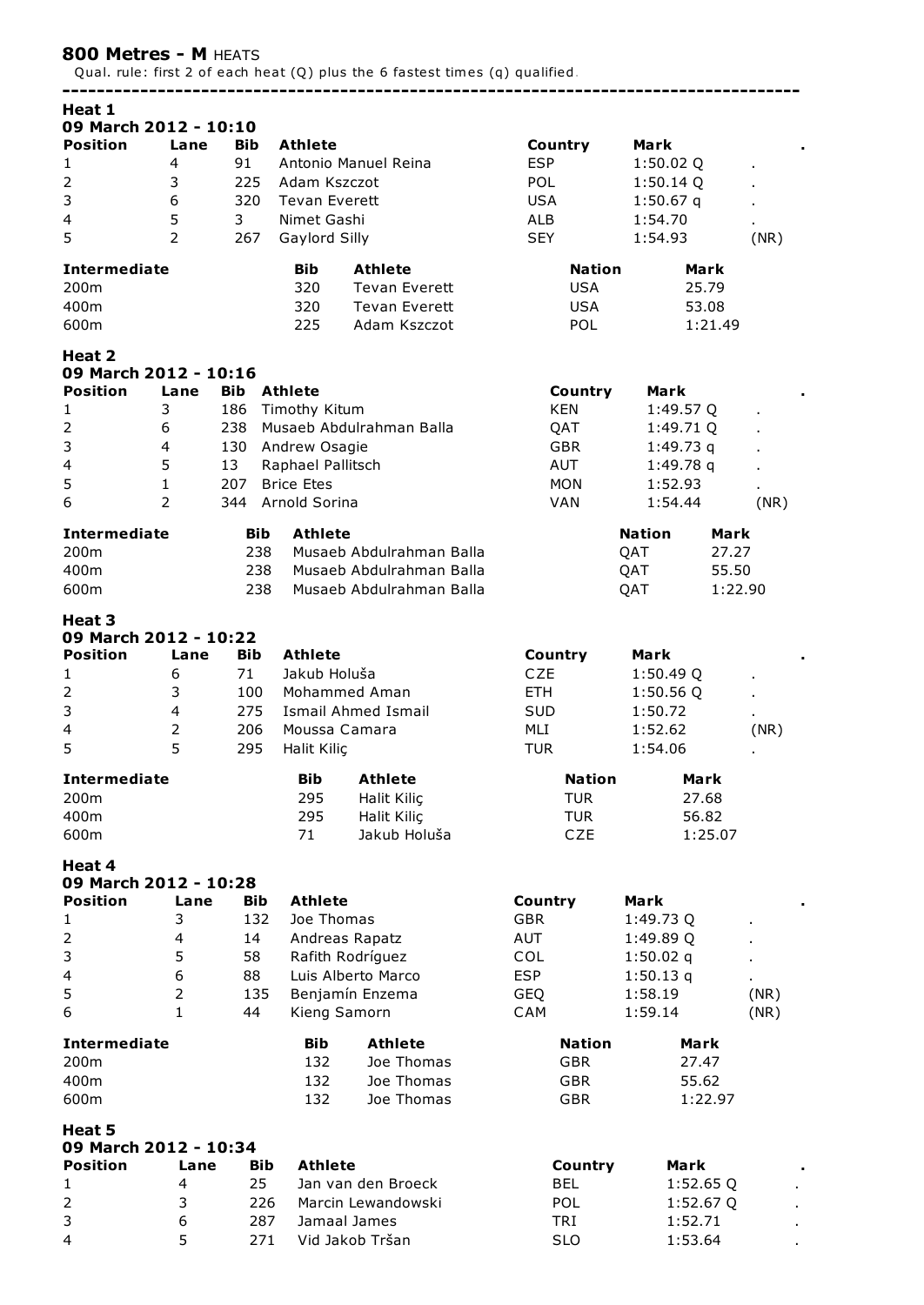| 5                                                       | 2    | 7          |                               | Ashot Hayrapetyan                                                               | ARM                             | 1:58.21       |                                   |
|---------------------------------------------------------|------|------------|-------------------------------|---------------------------------------------------------------------------------|---------------------------------|---------------|-----------------------------------|
| <b>Intermediate</b><br>200 <sub>m</sub><br>400m<br>600m |      |            | <b>Bib</b><br>7<br>226<br>226 | <b>Athlete</b><br>Ashot Hayrapetyan<br>Marcin Lewandowski<br>Marcin Lewandowski | ARM<br><b>POL</b><br><b>POL</b> | <b>Nation</b> | Mark<br>28.74<br>58.19<br>1:26.53 |
| Heat 6<br>09 March 2012 - 10:40                         |      |            |                               |                                                                                 |                                 |               |                                   |
| <b>Position</b>                                         | Lane | <b>Bib</b> | <b>Athlete</b>                |                                                                                 | Country                         | Mark          |                                   |
| 1                                                       | 4    | 187        |                               | Boaz Kiplagat Lalang                                                            | KEN                             | 1:49.50 Q     | $\blacksquare$                    |
| $\overline{2}$                                          | 3    | 333        |                               | Michael Rutt                                                                    | USA                             | 1:49.72 Q     | $\blacksquare$                    |
| 3                                                       | 5    | 304        |                               | Julius Mutekanga                                                                | UGA                             | $1:49.81$ q   | ٠                                 |
| 4                                                       | 2    | 283        |                               | Farkhod Kuralov                                                                 | TJK                             | 1:52.61       | (NR)                              |
| 5                                                       | 6    | 169        |                               | Dustin Emrani                                                                   | <b>ISR</b>                      | 1:54.20       |                                   |
| <b>Intermediate</b>                                     |      |            | <b>Bib</b>                    | <b>Athlete</b>                                                                  | <b>Nation</b>                   |               | Mark                              |
| 200 <sub>m</sub>                                        |      |            | 304                           | Julius Mutekanga                                                                | UGA                             |               | 27.38                             |
| 400m                                                    |      |            | 304                           | Julius Mutekanga                                                                | <b>UGA</b>                      |               | 54.90                             |
| 600m                                                    |      |            | 304                           | Julius Mutekanga                                                                | <b>UGA</b>                      |               | 1:22.47                           |

# IAAF World Indoor Championships 2012 Istanbul (TUR) - Friday, Mar 09, 2012

3000 Metres - W HEATS

Qual. rule: first 4 of each heat (Q) plus the 4 fastest times (q) qualified.

| Heat 1          | 09 March 2012 - 10:50 |                       |            |          |                |  |  |  |  |  |  |  |
|-----------------|-----------------------|-----------------------|------------|----------|----------------|--|--|--|--|--|--|--|
| <b>Position</b> | <b>Bib</b>            | <b>Athlete</b>        | Country    | Mark     |                |  |  |  |  |  |  |  |
| 1               | 585                   | Meseret Defar         | <b>ETH</b> | 9:11.76Q | $\blacksquare$ |  |  |  |  |  |  |  |
| 2               | 659                   | Sylvia Jebiwott Kibet | KEN        | 9:11.91Q | $\blacksquare$ |  |  |  |  |  |  |  |
| 3               | 787                   | Svitlana Shmidt       | <b>UKR</b> | 9:12.39Q | $\blacksquare$ |  |  |  |  |  |  |  |
| 4               | 796                   | Jackie Areson         | <b>USA</b> | 9:12.62Q | (SB)           |  |  |  |  |  |  |  |
| 5               | 774                   | Betlhem Desalegn      | <b>UAE</b> | 9:12.63  | ٠              |  |  |  |  |  |  |  |
| 6               | 538                   | Tejitu Daba           | <b>BRN</b> | 9:15.96  | ٠              |  |  |  |  |  |  |  |
| 7               | 642                   | Silvia Weissteiner    | <b>ITA</b> | 9:16.59  | ٠              |  |  |  |  |  |  |  |
| 8               | 769                   | Dudu Karakaya         | <b>TUR</b> | 9:16.85  | ٠.             |  |  |  |  |  |  |  |
| 9               | 744                   | Yuliya Vasilyeva      | <b>RUS</b> | 9:17.60  | $\blacksquare$ |  |  |  |  |  |  |  |
| 10              | 745                   | Claudette Mukasakindi | <b>RWA</b> | 9:26.89  | (NR)           |  |  |  |  |  |  |  |
| 11              | 577                   | Paula González        | <b>ESP</b> | 9:31.09  | ٠.             |  |  |  |  |  |  |  |

-------------------------------------------------------------------------------------

| 09 March 2012 - 11:05 |                      |            |             |                |  |  |  |  |  |  |
|-----------------------|----------------------|------------|-------------|----------------|--|--|--|--|--|--|
| <b>Bib</b>            | <b>Athlete</b>       | Country    | Mark        |                |  |  |  |  |  |  |
| 584                   | Gelete Burka         | <b>ETH</b> | $9:01.32$ Q |                |  |  |  |  |  |  |
| 660                   | Hellen Onsando Obiri | KEN        | $9:01.36$ Q |                |  |  |  |  |  |  |
| 788                   | Nataliya Tobias      | <b>UKR</b> | $9:01.76$ Q |                |  |  |  |  |  |  |
| 539                   | Shitaye Eshete       | <b>BRN</b> | $9:02.13$ Q |                |  |  |  |  |  |  |
| 595                   | Helen Clitheroe      | <b>GBR</b> | 9:02.27     |                |  |  |  |  |  |  |
| 804                   | Sara Hall            | <b>USA</b> | 9:02.49     |                |  |  |  |  |  |  |
| 775                   | Alia Saeed Mohammed  | <b>UAE</b> | 9:02.56     |                |  |  |  |  |  |  |
| 700                   | Lidia Chojecka       | <b>POL</b> | 9:02.93     |                |  |  |  |  |  |  |
| 731                   | Kristina Khaleeva    | <b>RUS</b> | 9:07.13     | $\blacksquare$ |  |  |  |  |  |  |
| 509                   | Layes Abdullayeva    | AZE        | 9:08.41     | (SB)           |  |  |  |  |  |  |
|                       |                      |            |             |                |  |  |  |  |  |  |

| <b>Intermediate</b> |
|---------------------|
|---------------------|

| <b>Position</b> | Bib        | <b>Athlete</b>      | Country               | Mark    |  |  |
|-----------------|------------|---------------------|-----------------------|---------|--|--|
| $\mathbf{1}$    | 642        | Silvia Weissteiner  | <b>ITA</b>            | 3:07.08 |  |  |
| $\mathbf{1}$    | 775        | Alia Saeed Mohammed | 3:08.04<br><b>UAE</b> |         |  |  |
| <b>Position</b> | <b>Bib</b> | <b>Athlete</b>      | Country               | Mark    |  |  |
| 1               | 539        | Shitaye Eshete      | <b>BRN</b>            | 6:08.50 |  |  |
| $\mathbf{1}$    | 577        | Paula González      | <b>ESP</b>            | 6:18.57 |  |  |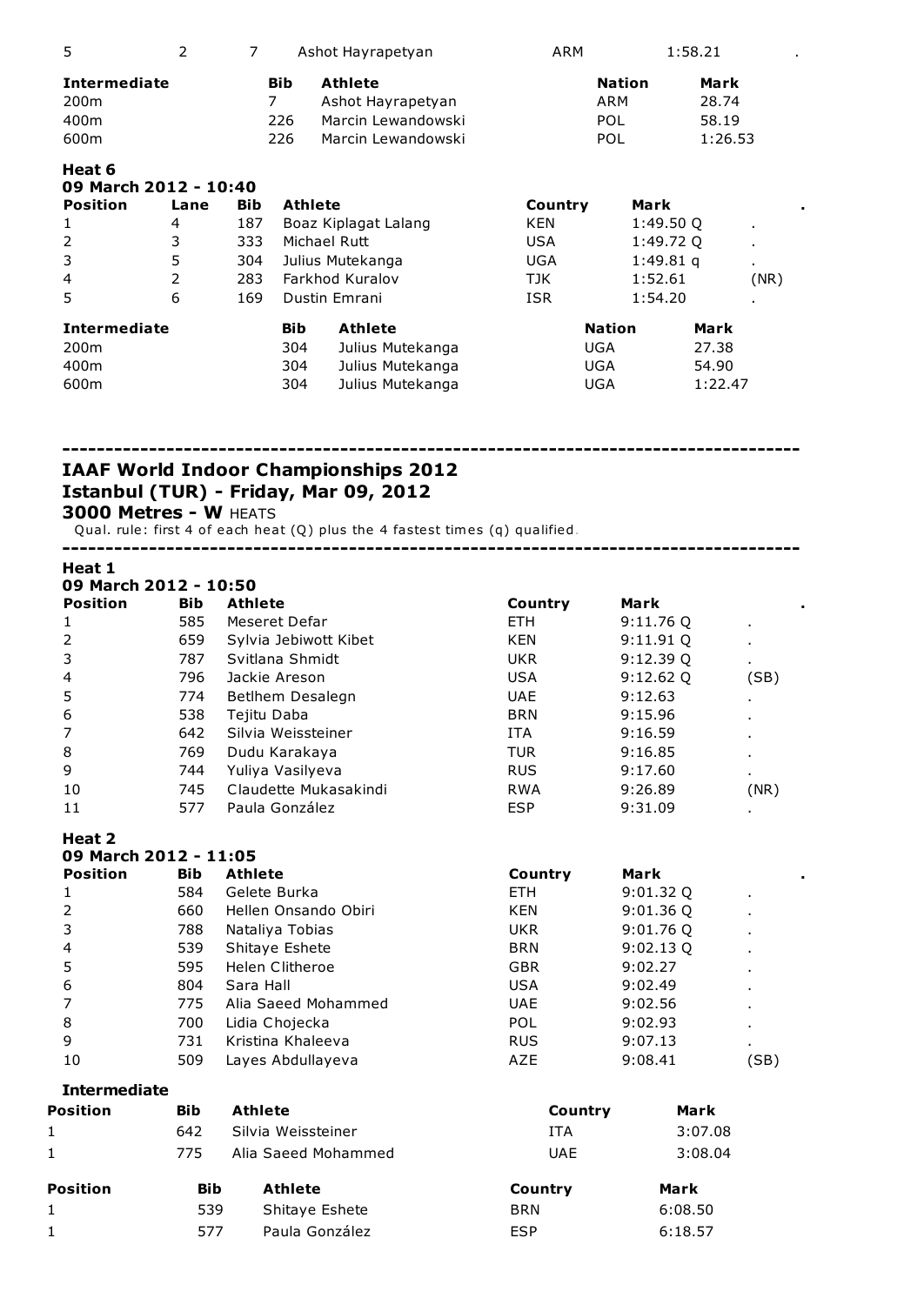# IAAF World Indoor Championships 2012 Istanbul (TUR) - Friday, Mar 09, 2012

Triple Jump - W QUALIFICATION

Qual. rule: qualification standard 14.30m or at least best 8 qualified.

## -------------------------------------------------------------------------------------

-------------------------------------------------------------------------------------

| <b>Group A</b>                          |            |                       |            |       |           |      |
|-----------------------------------------|------------|-----------------------|------------|-------|-----------|------|
| 09 March 2012 - 9:30<br><b>Position</b> | <b>Bib</b> | <b>Athlete</b>        | Country    |       | Mark      |      |
| 1                                       | 592        | Yamilé Aldama         | <b>GBR</b> |       | 14.62 Q   | (SB) |
| $\overline{2}$                          | 656        | Olga Rypakova         | <b>KAZ</b> |       | 14.39 Q   |      |
| 3                                       | 565        | Mabel Gay             | <b>CUB</b> |       | 14.22 $q$ |      |
| 4                                       | 755        | Dana Veldáková        | <b>SVK</b> |       | 14.21 $q$ | (SB) |
| 5                                       | 748        | Marija Šestak         | <b>SLO</b> |       | 14.05     |      |
| 6                                       | 728        | Victoria Valyukevich  | <b>RUS</b> |       | 14.00     |      |
| 7                                       | 621        | Níki Panéta           | GRE        |       | 13.98     |      |
| 8                                       | 831        | Aleksandra Kotlyarova | <b>UZB</b> |       | 13.95     |      |
| 9                                       | 503        | Baya Rahouli          | <b>ALG</b> |       | 13.83     |      |
| 10                                      | 707        | Cristina Bujin        | <b>ROU</b> |       | 13.80     |      |
| 11                                      | 542        | Petia Dacheva         | <b>BUL</b> |       | 13.65     | (SB) |
| 12                                      | 557        | Limei Xie             | <b>CHN</b> |       | 13.54     |      |
| 13                                      | 820        | Amanda Smock          | <b>USA</b> |       | 13.25     |      |
| 14                                      | 789        | Ruslana Tsykhotska    | <b>UKR</b> |       | 13.21     |      |
|                                         | 581        | Patricia Sarrapio     | <b>ESP</b> |       | <b>NM</b> |      |
| <b>Athlete</b>                          |            |                       | 1st        | 2nd   | 3rd       |      |
| Yamilé Aldama                           |            |                       | 14.62      |       |           |      |
| Olga Rypakova                           |            |                       | 14.39      |       |           |      |
| Mabel Gay                               |            |                       | X          | 14.22 | Χ         |      |
| Dana Veldáková                          |            |                       | X          | 14.21 | X         |      |
| Marija Šestak                           |            |                       | X          | 14.05 | 14.04     |      |
| Victoria Valyukevich                    |            |                       | 13.71      | 13.49 | 14.00     |      |
| Níki Panéta                             |            |                       | 13.45      | 13.98 | 13.81     |      |
| Aleksandra Kotlyarova                   |            |                       | 13.67      | 13.66 | 13.95     |      |
| Baya Rahouli                            |            |                       | 13.83      | X     | X         |      |
| Cristina Bujin                          |            |                       | 13.75      | X     | 13.80     |      |
| Petia Dacheva                           |            |                       | 13.65      | 13.60 | X         |      |
| Limei Xie                               |            |                       | 13.54      | X     | 11.99     |      |
| Amanda Smock                            |            |                       | X          | 12.99 | 13.25     |      |
| Ruslana Tsykhotska                      |            |                       | 13.21      | X     | X         |      |
| Patricia Sarrapio                       |            |                       | X          | Χ     | X         |      |

Group B

|  | 09 March 2012 - 10:50 |  |
|--|-----------------------|--|
|  |                       |  |

| <b>Position</b> | <b>Bib</b> | <b>Athlete</b>          | Country    | Mark      |                |
|-----------------|------------|-------------------------|------------|-----------|----------------|
| 1               | 735        | Anna Krylova            | <b>RUS</b> | 14.27 $q$ | $\blacksquare$ |
| $\overline{2}$  | 552        | Yanmei Li               | <b>CHN</b> | 14.23 $q$ | (SB)           |
| 3               | 650        | Kimberly Williams       | JAM        | 14.15 q   |                |
| 4               | 567        | Yargeris Savigne        | <b>CUB</b> | 14.09 $q$ | $\blacksquare$ |
| 5               | 628        | Mayookha Johny          | IND.       | 13.95     | (NR)           |
| 6               | 655        | Irina Litvinenko Ektova | KAZ.       | 13.70     | ٠.             |
| 7               | 612        | Kristin Gierisch        | <b>GER</b> | 13.67     | $\blacksquare$ |
| 8               | 531        | Kseniya Dziatsuk        | <b>BLR</b> | 13.66     | $\blacksquare$ |
| 9               | 710        | Adelina Gavrila         | ROU        | 13.65     |                |
| 10              | 778        | Hanna Knyazyeva         | UKR.       | 13.65     | ٠.             |
| 11              | 536        | Gisele de Oliveira      | <b>BRA</b> | 13.60     | ٠.             |
| 12              | 829        | Valeriya Kanatova       | UZB.       | 13.51     | ٠.             |
| 13              | 541        | Andriana Bânova         | <b>BUL</b> | 13.50     | $\cdot$        |
| 14              | 772        | Sevim Sinmez            | <b>TUR</b> | 13.13     | ٠.             |
| $\blacksquare$  | 749        | Snežana Rodic           | <b>SLO</b> | NM.       |                |
| <b>Athlete</b>  |            |                         | 1st        | 2nd       | 3rd            |
| Anna Krylova    |            |                         | 14.01      | 14.27     | X              |
| Yanmei Li       |            |                         | 14.23      | X         |                |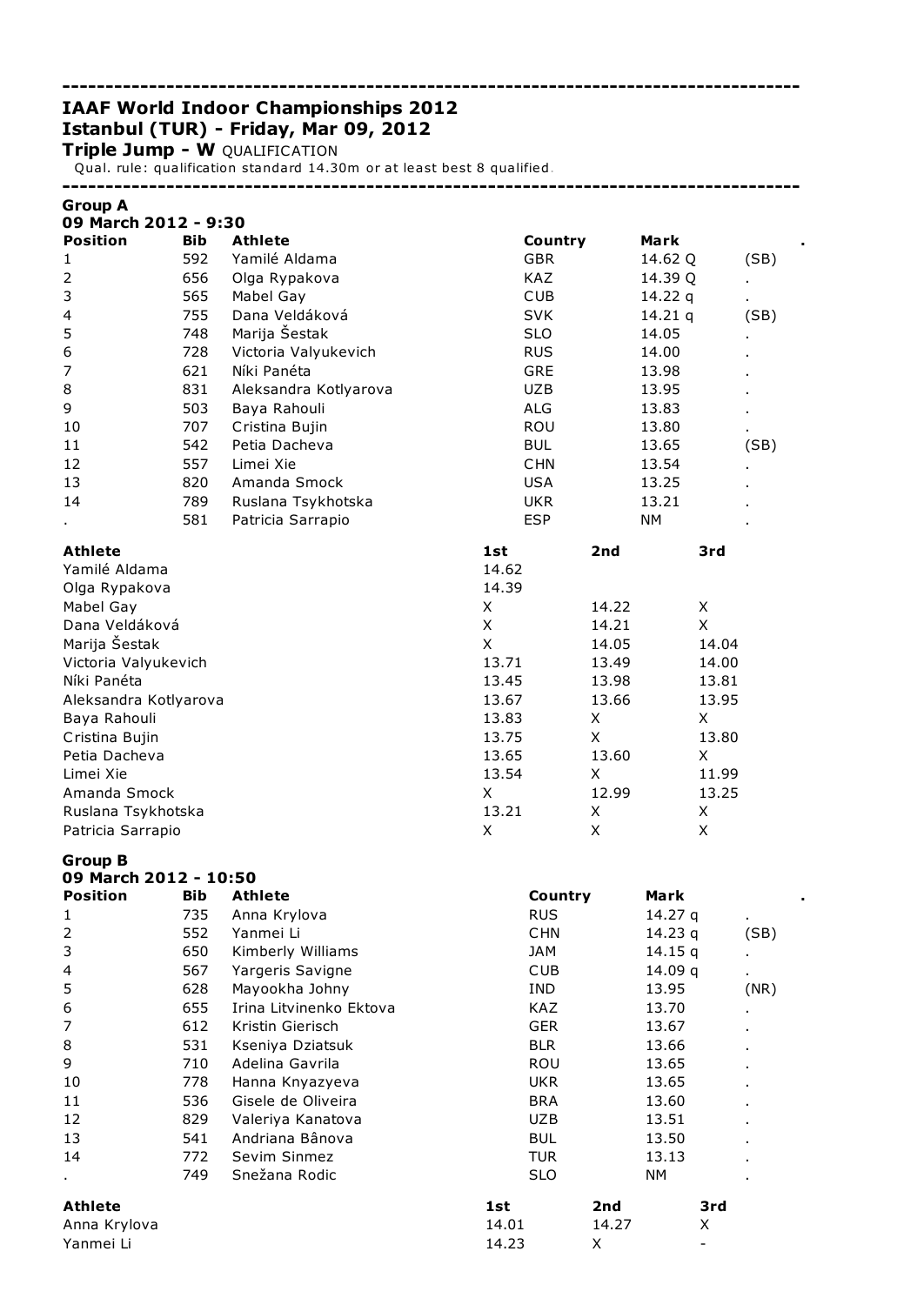| Kimberly Williams       | 14.09 | 14.15 | 13.88 |
|-------------------------|-------|-------|-------|
| Yargeris Savigne        | 13.84 | 14.00 | 14.09 |
| Mayookha Johny          | 13.74 | 13.95 | X     |
| Irina Litvinenko Ektova | 13.26 | 13.62 | 13.70 |
| Kristin Gierisch        | 13.67 | 13.67 | ۰     |
| Kseniya Dziatsuk        | 13.49 | X     | 13.66 |
| Adelina Gavrila         | X     | 13.63 | 13.65 |
| Hanna Knyazyeva         | 13.65 | 13.51 | 13.28 |
| Gisele de Oliveira      | X     | 13.60 | 13.49 |
| Valeriya Kanatova       | 13.51 | 13.48 | 13.48 |
| Andriana Bânova         | 13.50 | 13.50 | 12.86 |
| Sevim Sinmez            | X     | 13.13 | 12.64 |
| Snežana Rodic           | X     | X     | X     |
|                         |       |       |       |

## IAAF World Indoor Championships 2012 Istanbul (TUR) - Friday, Mar 09, 2012 **60 Metres Hurdles - W PENTATHLON**

#### Heat 1 ech 2012 - 11:25

| UY MAFCN ZUIZ - III:Z5 |      |            |                       |            |      |      |          |       |  |  |  |
|------------------------|------|------------|-----------------------|------------|------|------|----------|-------|--|--|--|
| <b>Position</b>        | Lane | <b>Bib</b> | <b>Athlete</b>        | Country    | Mark |      | . Points | React |  |  |  |
| 1                      | 5.   | 597        | Jessica Ennis         | <b>GBR</b> | 7.91 |      | 1150     | 0.160 |  |  |  |
| 2                      | 3.   |            | 721 Tatyana Chernova  | <b>RUS</b> | 8.29 |      | 1064     | 0.154 |  |  |  |
| 3                      | 6    | 777        | Natallia Dobrynska    | <b>UKR</b> | 8.38 |      | 1044     | 0.172 |  |  |  |
| $\overline{4}$         | 2    | 780        | Hanna Melnychenko     | <b>UKR</b> | 8.45 |      | 1028     | 0.129 |  |  |  |
| 5                      |      |            | 703 Karolina Tyminska | <b>POL</b> | 8.52 |      | 1013     | 0.334 |  |  |  |
| 6                      | 7    |            | 669 Austra Skujyte    | LTU        | 8.57 | (PB) | 1002     | 0.237 |  |  |  |
| $\overline{7}$         | 4    | 720.       | Ekaterina Bolshova    | <b>RUS</b> | 8.62 |      | 991      | 0.305 |  |  |  |
| 8                      | 8    | 527        | Yana Maksimava        | <b>BLR</b> | 8.80 |      | 952      | 0.281 |  |  |  |
|                        |      |            |                       |            |      |      |          |       |  |  |  |

# ------------------------------------------------------------------------------------- IAAF World Indoor Championships 2012 Istanbul (TUR) - Friday, Mar 09, 2012

**60 Metres - M HEPTATHLON** 

#### Heat 1

| 09 March 2012 - 11:35 |      |     |                         |            |      |      |          |       |  |
|-----------------------|------|-----|-------------------------|------------|------|------|----------|-------|--|
| <b>Position</b>       | Lane |     | <b>Bib Athlete</b>      | Country    | Mark |      | . Points | React |  |
| 1                     | 4    |     | 319 Ashton Eaton        | <b>USA</b> | 6.79 |      | 958      | 0.277 |  |
| 2                     | 6    |     | 307 Oleksiy Kasyanov    | <b>UKR</b> | 6.87 |      | 929      | 0.162 |  |
| 3                     | 3    | 63  | Yordani García          | <b>CUB</b> | 7.02 |      | 875      | 0.178 |  |
| $\overline{4}$        |      |     | 250 Artem Lukyanenko    | <b>RUS</b> | 7.07 |      | 858      | 0.318 |  |
| 5                     | 8    | 76  | Adam Sebastian Helcelet | CZE        | 7.19 |      | 816      | 0.156 |  |
| 6                     | 5    | 98  | Mikk Pahapill           | <b>EST</b> | 7.27 | (SB) | 789      | 0.180 |  |
| 7                     |      | 257 | Ilya Shkurenev          | <b>RUS</b> | 7.39 |      | 749      | 0.187 |  |
| 8                     |      | 30  | Andrei Krauchanka       | <b>BLR</b> | 7.46 |      | 726      | 0.357 |  |

-------------------------------------------------------------------------------------

# IAAF World Indoor Championships 2012 Istanbul (TUR) - Friday, Mar 09, 2012

## 800 Metres - W HEATS

Qual. rule: 1st of each heat (Q) plus the 3 fastest times (q) qualified.

### Heat 1 09 March 2012 - 11:50 Position Lane Bib Athlete **Country** Mark

-------------------------------------------------------------------------------------

-------------------------------------------------------------------------------------

-------------------------------------------------------------------------------------

-------------------------------------------------------------------------------------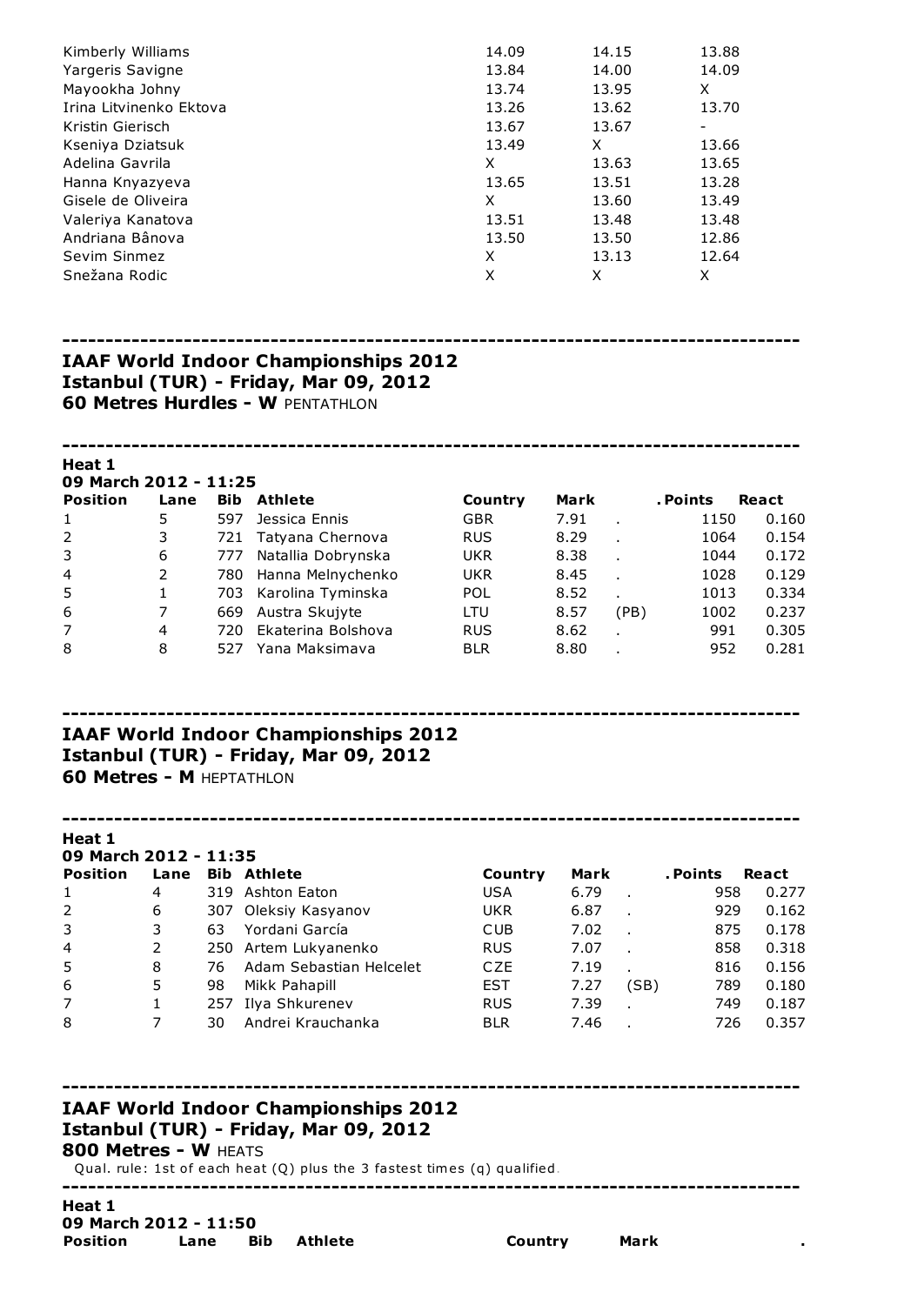| $\mathbf{1}$                                                                               | 4              | 736                |                | Yuliya Rusanova                 |                          |            | <b>RUS</b> |            |                          | 2:00.26 Q   |                  | (SB)       |
|--------------------------------------------------------------------------------------------|----------------|--------------------|----------------|---------------------------------|--------------------------|------------|------------|------------|--------------------------|-------------|------------------|------------|
| 2                                                                                          | 3              | 658                |                | Pamela Jelimo                   |                          |            | <b>KEN</b> |            |                          | $2:00.32$ q |                  |            |
| 3                                                                                          | 5              | 779                |                | Nataliia Lupu                   |                          |            | <b>UKR</b> |            |                          | 2:01.17q    |                  | (PB)       |
| 4                                                                                          | $\overline{2}$ | 572                |                | Lenka Masná                     |                          |            | CZE        |            |                          | 2:03.08     |                  |            |
| 5                                                                                          | 6              | 828                |                | Phoebe Wright<br>Woroud Sawalha |                          |            | <b>USA</b> |            |                          | 2:03.11     |                  |            |
| 6                                                                                          | $\mathbf{1}$   | 697                |                |                                 |                          |            | PLE        |            |                          | 2:51.87     |                  | (PB)       |
| <b>Intermediate</b>                                                                        |                |                    | <b>Bib</b>     | <b>Athlete</b>                  |                          |            |            |            | <b>Nation</b>            |             | Mark             |            |
| 200m                                                                                       |                |                    | 828            |                                 | Phoebe Wright            |            |            | <b>USA</b> |                          |             | 28.77            |            |
| 400m                                                                                       |                |                    | 828            |                                 | Phoebe Wright            |            |            | <b>USA</b> |                          |             | 59.69            |            |
| 600m                                                                                       |                |                    | 779            |                                 | Nataliia Lupu            |            |            | <b>UKR</b> |                          |             | 1:30.90          |            |
| <b>Heat 2</b>                                                                              |                |                    |                |                                 |                          |            |            |            |                          |             |                  |            |
| 09 March 2012 - 11:58                                                                      |                |                    |                |                                 |                          |            |            |            |                          |             |                  |            |
| <b>Position</b>                                                                            | Lane           | <b>Bib</b>         | <b>Athlete</b> |                                 |                          |            |            | Country    |                          | Mark        |                  |            |
| 1                                                                                          | 5              | 587                | Fantu Magiso   |                                 |                          |            | <b>ETH</b> |            |                          | 2:01.69 Q   |                  | (PB)       |
| 2                                                                                          | 3              | 518                |                | Maryna Arzamasava               |                          |            | <b>BLR</b> |            |                          | 2:02.05     |                  |            |
| 3                                                                                          | 6              | 618                |                | Carolin Walter                  |                          |            | <b>GER</b> |            |                          | 2:03.61     |                  |            |
| 4                                                                                          | $\mathbf{1}$   | 603                | Marilyn Okoro  |                                 |                          |            | <b>GBR</b> |            |                          | 2:04.06     |                  |            |
| 5                                                                                          | $\overline{4}$ | 672                |                | Malika Akkaoui                  |                          |            | <b>MAR</b> |            |                          | 2:04.20     |                  |            |
| 6                                                                                          | $\overline{2}$ | 695                | Rabia Ashiq    |                                 |                          |            | <b>PAK</b> |            |                          | 2:27.03     |                  | (PB)       |
|                                                                                            |                |                    |                |                                 |                          |            |            |            |                          |             |                  |            |
| <b>Intermediate</b>                                                                        |                | <b>Bib</b>         |                | <b>Athlete</b>                  |                          |            |            |            | <b>Nation</b>            |             | Mark             |            |
| 200m                                                                                       |                | 618<br>518         |                | Carolin Walter                  |                          |            |            |            | <b>GER</b>               |             | 28.94            |            |
| 400m<br>600m                                                                               |                | 587                |                | Maryna Arzamasava               |                          |            |            |            | <b>BLR</b><br><b>ETH</b> |             | 59.74<br>1:30.98 |            |
|                                                                                            |                |                    |                | Fantu Magiso                    |                          |            |            |            |                          |             |                  |            |
| Heat 3                                                                                     |                |                    |                |                                 |                          |            |            |            |                          |             |                  |            |
| 09 March 2012 - 12:06                                                                      |                |                    |                |                                 |                          |            |            |            |                          |             |                  |            |
| <b>Position</b>                                                                            | Lane           | Bib                | <b>Athlete</b> |                                 |                          |            |            | Country    |                          | Mark        |                  |            |
| 1                                                                                          | 4              | 733                |                | Elena Kofanova                  |                          |            | <b>RUS</b> |            |                          | 1:59.80 Q   |                  |            |
| 2                                                                                          | 3              | 815                | Erica Moore    |                                 |                          |            | <b>USA</b> |            |                          | $2:00.24$ q |                  | (PB)       |
| 3                                                                                          | $\overline{2}$ | 765                | Merve Aydin    |                                 |                          |            | <b>TUR</b> |            |                          | 2:01.19     |                  | (NR)       |
| 4                                                                                          | 5              | 620                | Eléni Filándra |                                 |                          |            | <b>GRE</b> |            |                          | 2:02.67     |                  |            |
| 5                                                                                          | 1              | 677                |                | Elena Popescu                   |                          |            | <b>MDA</b> |            |                          | 2:05.24     |                  | (PB)       |
|                                                                                            | 6              | 638                |                | Elisa Cusma Piccione            |                          |            | <b>ITA</b> |            |                          | <b>DNF</b>  |                  |            |
| <b>Intermediate</b>                                                                        |                |                    | <b>Bib</b>     | <b>Athlete</b>                  |                          |            |            |            | <b>Nation</b>            |             | Mark             |            |
| 200m                                                                                       |                |                    | 765            | Merve Aydin                     |                          |            |            | <b>TUR</b> |                          |             | 29.06            |            |
| 400m                                                                                       |                |                    | 620            | Eléni Filándra                  |                          |            |            | <b>GRE</b> |                          |             | 58.55            |            |
| 600m                                                                                       |                |                    | 733            | Elena Kofanova                  |                          |            |            | <b>RUS</b> |                          |             | 1:29.44          |            |
| IAAF World Indoor Championships 2012                                                       |                |                    |                |                                 |                          |            |            |            |                          |             |                  |            |
| Istanbul (TUR) - Friday, Mar 09, 2012<br><b>High Jump - W PENTATHLON</b><br><b>Group A</b> |                |                    |                |                                 |                          |            |            |            |                          |             |                  |            |
| 09 March 2012 - 12:05                                                                      |                |                    |                |                                 |                          |            |            |            |                          |             |                  |            |
| <b>Position</b>                                                                            | <b>Bib</b>     | <b>Athlete</b>     |                |                                 |                          |            | Country    |            | Mark                     |             | . Points         |            |
| 1                                                                                          | 527            | Yana Maksimava     |                |                                 |                          | <b>BLR</b> |            |            | 1.90                     | (PB)        |                  | 1106       |
| $\mathbf 1$                                                                                | 669            | Austra Skujyte     |                |                                 |                          | LTU        |            |            | 1.90                     | (PB)        |                  | 1106       |
| 3                                                                                          | 597            | Jessica Ennis      |                |                                 |                          | <b>GBR</b> |            |            | 1.87                     |             |                  | 1067       |
| 4                                                                                          | 720            | Ekaterina Bolshova |                |                                 |                          | <b>RUS</b> |            |            | 1.87                     |             |                  | 1067       |
| 5                                                                                          | 777            | Natallia Dobrynska |                |                                 |                          | <b>UKR</b> |            |            | 1.84                     | (SB)        |                  | 1029       |
| 6                                                                                          | 780            | Hanna Melnychenko  |                |                                 |                          | <b>UKR</b> |            |            | 1.84                     | (SB)        |                  | 1029       |
| 7                                                                                          | 721            | Tatyana Chernova   |                |                                 |                          | <b>RUS</b> |            |            | 1.84                     | (SB)        |                  | 1029       |
| 8                                                                                          | 703            | Karolina Tyminska  |                |                                 |                          | POL        |            |            | 1.72                     | (SB)        |                  | 879        |
| <b>Athlete</b>                                                                             |                | 1.63               | 1.66           | 1.69                            | 1.72                     | 1.75       | 1.78       | 1.81       | 1.84                     | 1.87        | 1.90             | 1.93       |
| Yana Maksimava                                                                             |                |                    |                |                                 |                          | O          | O          | O          | O                        | O           | O                | <b>XXX</b> |
| Austra Skujyte                                                                             |                |                    |                |                                 | 0                        | O          | O          | O          | O                        | O           | O                | <b>XXX</b> |
| Jessica Ennis                                                                              |                |                    |                |                                 | $\overline{\phantom{a}}$ | 0          | O          | O          | O                        | XXO         | XXX              |            |
| Ekaterina Bolshova                                                                         |                |                    |                |                                 |                          | O          | O          | O          | XO                       | XXO         | <b>XXX</b>       |            |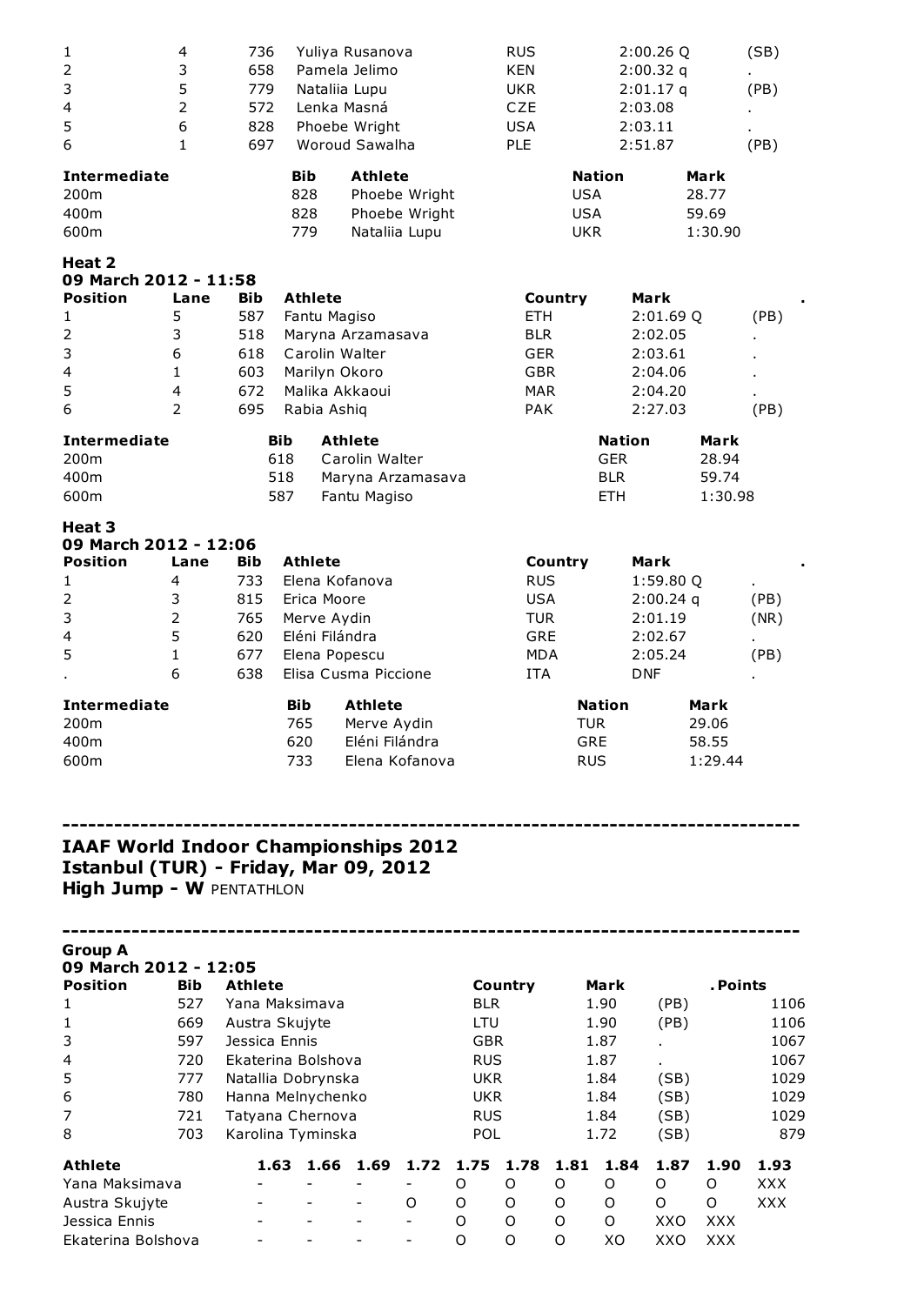| Natallia Dobrynska | the contract of the con- | $ -$ 0    | $\begin{matrix} 0 & 0 & 0 \end{matrix}$ |                  | . O     | <b>XXX</b> |
|--------------------|--------------------------|-----------|-----------------------------------------|------------------|---------|------------|
| Hanna Melnychenko  |                          |           |                                         | - - 0 0 0 0 x0 0 |         | XXX        |
| Tatyana Chernova   |                          |           | - - - - - 0 0 0                         |                  | XXO XXX |            |
| Karolina Tyminska  |                          | $-$ 0 0 0 | XXX X                                   |                  |         |            |

------------------------------------------------------------------------------------- IAAF World Indoor Championships 2012 Istanbul (TUR) - Friday, Mar 09, 2012 Metres - M HEATS Qual. rule: first 2 of each heat (Q) plus the 6 fastest times (q) qualified. ------------------------------------------------------------------------------------- Heat 1 March 2012 - 12:20 Position Lane Bib Athlete **Country Mark** . React 6 19 Demetrius Pinder BAH 46.49 Q . 0.413 3 170 Tabarie Henry ISV 46.71 Q (SB) 0.194 5 95 Mark Ujakpor ESP 47.06 q . 0.202 4 223 Wala Gime PNG 48.85 . 0.429 2 26 Yaovi Michael Gougou BEN 51.20 (NR) 0.383 Heat 2 March 2012 - 12:25 Position Lane Bib Athlete **Country Mark** . React 5 154 Kirani James GRN 46.64 Q . 0.264 3 60 Nery Brenes CRC 46.77 Q (SB) 0.245 2 80 Luguelín Santos DOM 47.07 q (PB) 0.238 6 276 Rabah Yousif SUD 47.30 q . 0.283 4 247 Maksim Aleksandrenko RUS 47.78 q . 0.454 Heat 3 March 2012 - 12:30 Position Lane Bib Athlete **Country Mark** . React 5 123 Nigel Levine GBR 47.56 Q . 0.243 3 178 Lorenzo Valentini ITA 48.58 Q . 0.286 4 59 Jannot Bacar COM 49.58 . 0.315 2 314 Andrés Silva URU 51.93 (SB) 0.227 . 6 286 Lalonde Gordon TRI DQ . 0.229 Heat 4 March 2012 - 12:35 Position Lane Bib Athlete **Country Mark** . React 6 330 Gil Roberts USA 47.57 Q . 0.296 4 249 Valentin Kruglyakov RUS 47.70 Q . 0.269 5 289 Jarrin Solomon TRI 47.82 . 0.412 2 83 Takeshi Fujiwara ESA 48.96 (SB) 0.359 3 205 Kristijan Efremov MKD 50.23 . 0.431 Heat 5 March 2012 - 12:40 Position Lane Bib Athlete **Country Mark** . React 6 72 Pavel Maslák CZE 47.00 Q . 0.277 5 116 Richard Buck GBR 47.05 Q . 0.240 4 79 Erison Hurtault DMA 47.63 q . 0.224 3 168 Trausti Stefánsson ISL 48.86 . 0.303 2 41 Ak. Hafiy Tajuddin Rositi BRU 51.02 (NR) 0.142 1 216 Hussein Al-Fedheili OMA 55.15 (PB) 0.418 Heat 6 March 2012 - 12:45 Position Lane Bib Athlete . Country Mark . React

| F VƏILIVII   |   |     | <b>AUDELE</b>    | <b>COMILLY</b> | ran     |      | . Incarr |  |
|--------------|---|-----|------------------|----------------|---------|------|----------|--|
| $\mathbf{1}$ |   | 16  | Chris Brown      | BAH            | 47.28 Q |      | 0.247    |  |
| 2            | 6 | 334 | Calvin Smith     | <b>USA</b>     | 47.46 Q |      | 0.382    |  |
| 3            | 4 | 294 | Ali Ekber Kayas  | TUR            | 47.55 g |      | 0.326    |  |
| 4            | 3 | 134 | Nika Kartavtsevi | GEO            | 48.27   | (PB) | 0.301    |  |
| 5            |   | 221 | Bahaa Al Farra   | <b>PLE</b>     | 51.65   | (NR) | 0.447    |  |
| 6            |   | 156 | Jeofry Limtiaco  | <b>GUM</b>     | 53.67   | (NR) | 0.462    |  |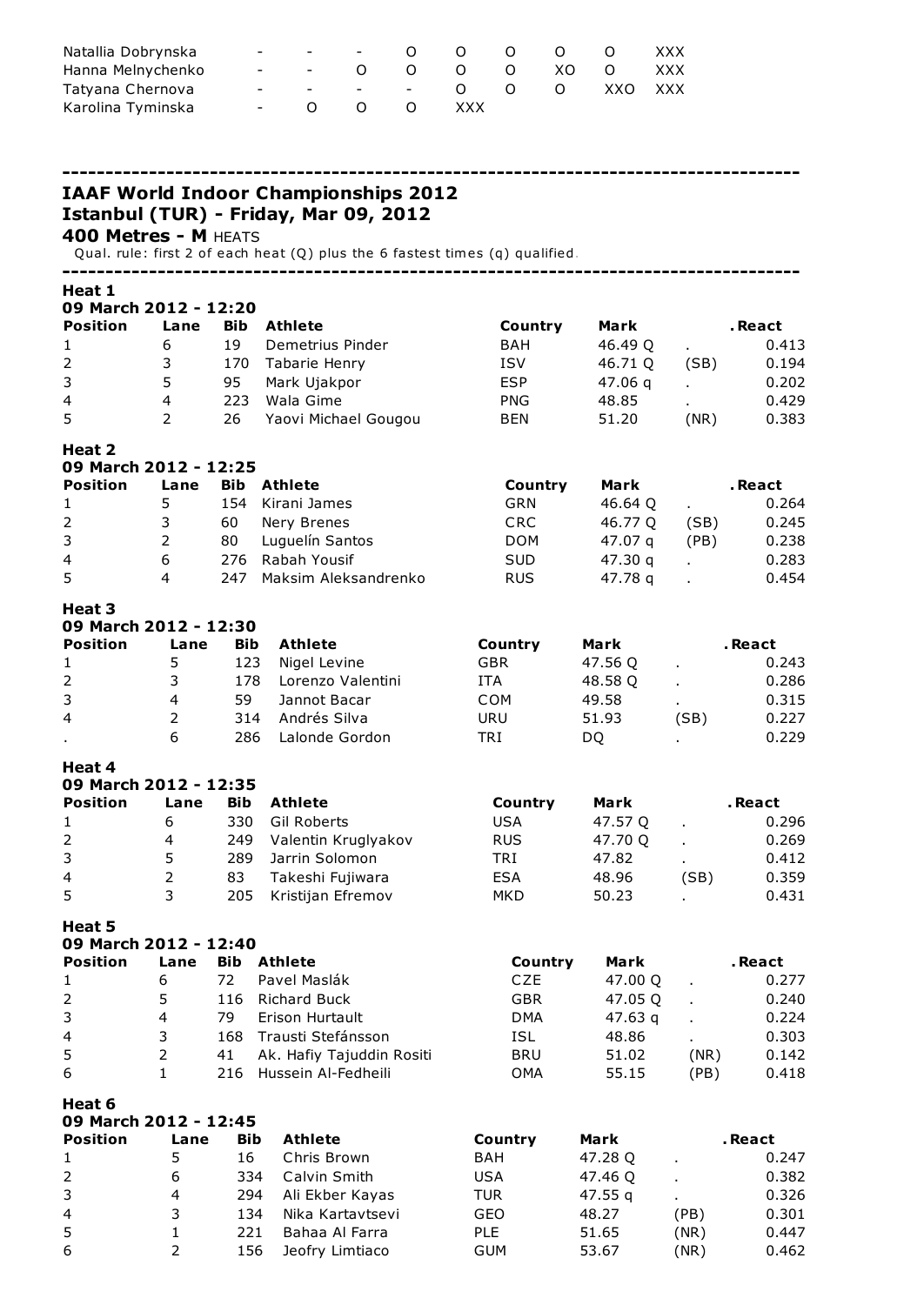## IAAF World Indoor Championships 2012 Istanbul (TUR) - Friday, Mar 09, 2012 Long Jump - M HEPTATHLON

| <b>Group A</b><br>09 March 2012 - 12:35 |            |                         |            |      |                |          |      |
|-----------------------------------------|------------|-------------------------|------------|------|----------------|----------|------|
| <b>Position</b>                         | <b>Bib</b> | <b>Athlete</b>          | Country    | Mark |                | . Points |      |
| 1                                       | 319        | Ashton Eaton            | <b>USA</b> | 8.16 | (PB)           |          | 1102 |
| $\overline{2}$                          | 307        | Oleksiy Kasyanov        | <b>UKR</b> | 7.68 |                |          | 980  |
| 3                                       | 257        | Ilya Shkurenev          | <b>RUS</b> | 7.50 | (PB)           |          | 935  |
| 4                                       | 250        | Artem Lukyanenko        | <b>RUS</b> | 7.38 | (PB)           |          | 905  |
| 5                                       | 30         | Andrei Krauchanka       | <b>BLR</b> | 7.36 |                |          | 900  |
| 6                                       | 76         | Adam Sebastian Helcelet | CZE        | 7.24 | $\blacksquare$ |          | 871  |
| 7                                       | 98         | Mikk Pahapill           | EST        | 6.74 |                |          | 753  |
| 8                                       | 63         | Yordani García          | CUB        | 6.64 | (SB)           |          | 729  |
| <b>Athlete</b>                          |            |                         | 1st        | 2nd  |                | 3rd      |      |
| Ashton Eaton                            |            |                         | 8.16       | X    |                |          |      |
| Oleksiy Kasyanov                        |            |                         | 7.62       | X    |                | 7.68     |      |
| Ilya Shkurenev                          |            |                         | 7.30       | 7.50 |                | X        |      |
| Artem Lukyanenko                        |            |                         | 7.26       | 7.38 |                | 7.17     |      |
| Andrei Krauchanka                       |            |                         | X          | 7.36 |                | X        |      |
| Adam Sebastian Helcelet                 |            |                         | X          | 7.24 |                | 7.05     |      |
| Mikk Pahapill                           |            |                         | 6.74       | 6.70 |                | X        |      |
| Yordani García                          |            |                         | X          | 6.48 |                | 6.64     |      |

-------------------------------------------------------------------------------------

-------------------------------------------------------------------------------------

# IAAF World Indoor Championships 2012 Istanbul (TUR) - Friday, Mar 09, 2012

### 1500 Metres - M HEATS

Qual. rule: first 3 of each heat (Q) plus the 3 fastest times (q) qualified.

| Heat 1<br>09 March 2012 - 12:55 |            |                     |                     |            |               |                |
|---------------------------------|------------|---------------------|---------------------|------------|---------------|----------------|
| <b>Position</b>                 | <b>Bib</b> | Athlete             |                     | Country    | Mark          |                |
| 1                               | 298        | Ilham Tanui Özbilen |                     | TUR        | 3:41.93 Q     | $\blacksquare$ |
| $\overline{2}$                  | 103        | Aman Wote           |                     | ETH.       | 3:42.24Q      |                |
| 3                               | 198        | Amine Laalou        |                     | <b>MAR</b> | 3:42.36Q      |                |
| 4                               | 183        | Bethwell Birgen     |                     | <b>KEN</b> | 3:42.72       |                |
| 5                               | 332        | Galen Rupp          |                     | <b>USA</b> | 3:43.39       | (PB)           |
| 6                               | 85         | David Bustos        |                     | <b>ESP</b> | 3:43.66       |                |
| 7                               | 105        | Gregory Beugnet     |                     | <b>FRA</b> | 3:44.20       |                |
| 8                               | 305        | Oleksandr Borysyuk  |                     | <b>UKR</b> | 3:44.28       |                |
| 9                               | 128        | Lewis Moses         |                     | <b>GBR</b> | 3:45.04       |                |
| 10                              | 237        | Mohamad Al-Garni    |                     | QAT        | 3:47.63       | ٠.             |
| 11                              | 165        | Ciaran O'Lionaird   |                     | IRL        | 3:50.12       | (PB)           |
| 12                              | 209        | Abdallahi Cheikh    |                     | <b>MTN</b> | 4:47.24       | (NR)           |
| <b>Intermediate</b>             |            | <b>Bib</b>          | <b>Athlete</b>      |            | <b>Nation</b> | Mark           |
| 200 <sub>m</sub>                |            | 103                 | Aman Wote           |            | <b>ETH</b>    | 30.81          |
| 400m                            |            | 103                 | Aman Wote           |            | <b>ETH</b>    | 1:02.38        |
| 600m                            |            | 103                 | Aman Wote           |            | <b>ETH</b>    | 1:34.28        |
| 800m                            |            | 298                 | Ilham Tanui Özbilen |            | <b>TUR</b>    | 2:04.48        |
| 1000m                           |            | 298                 | Ilham Tanui Özbilen |            | <b>TUR</b>    | 2:32.89        |
| 1200m                           |            | 298                 | Ilham Tanui Özbilen |            | <b>TUR</b>    | 3:00.14        |
| 1400m                           |            | 298                 | Ilham Tanui Özbilen |            | <b>TUR</b>    | 3:27.62        |

-------------------------------------------------------------------------------------

#### Heat 2 09 March 2012 - 13:04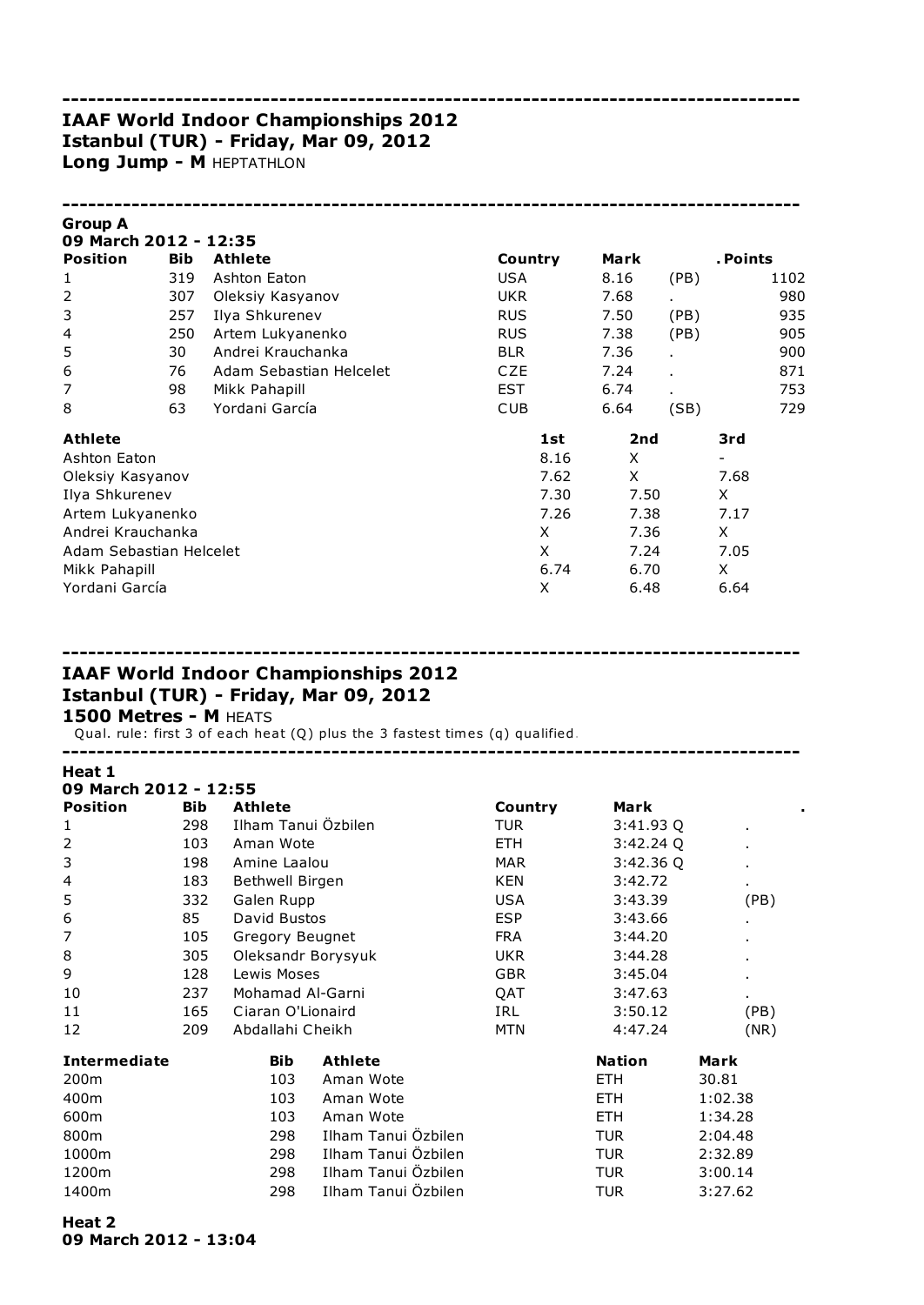| <b>Position</b>     | <b>Bib</b> | Athlete                   |                   | Country    |               | Mark        |         |                |
|---------------------|------------|---------------------------|-------------------|------------|---------------|-------------|---------|----------------|
| 1                   | 197        | Abdalaati Iguider         |                   | MAR.       |               | 3:38.41Q    |         | $\blacksquare$ |
| 2                   | 101        | Mekonnen Gebremedhin      |                   | ETH.       |               | $3:39.16$ Q |         | $\blacksquare$ |
| 3                   | 78         | Ayanleh Souleiman         |                   | DJI        |               | $3:39.51$ Q |         | (NR)           |
| 4                   | 316        | <b>Matthew Centrowitz</b> |                   | <b>USA</b> |               | $3:39.54$ q |         | $\blacksquare$ |
| 5                   | 185        | Silas Kiplagat            |                   | KEN        |               | $3:39.59$ q |         | $\blacksquare$ |
| 6                   | 84         | Francisco Javier Abad     |                   | <b>ESP</b> |               | 3:40.55q    |         | $\blacksquare$ |
| 7                   | 252        | Egor Nikolaev             |                   | <b>RUS</b> |               | 3:43.33     |         | ×.             |
| 8                   | 191        | Mohammed Shaween          |                   | KSA        |               | 3:45.12     |         | (NR)           |
| 9                   | 296        | Kemal Koyuncu             |                   | TUR        |               | 3:45.33     |         | (SB)           |
| 10                  | 9          | Ryan Foster               |                   | <b>AUS</b> |               | 3:46.26     |         | (PB)           |
| 11                  | 115        | James Brewer              |                   | <b>GBR</b> |               | 3:47.58     |         |                |
| <b>Intermediate</b> |            | <b>Bib</b>                | <b>Athlete</b>    |            | <b>Nation</b> |             | Mark    |                |
| 200 <sub>m</sub>    |            | 252                       | Egor Nikolaev     |            | <b>RUS</b>    |             | 30.13   |                |
| 400m                |            | 252                       | Egor Nikolaev     |            | <b>RUS</b>    |             | 59.66   |                |
| 600m                |            | 252                       | Egor Nikolaev     |            | <b>RUS</b>    |             | 1:29.03 |                |
| 800m                |            | 252                       | Egor Nikolaev     |            | <b>RUS</b>    |             | 1:58.28 |                |
| 1000m               |            | 115                       | James Brewer      |            | <b>GBR</b>    |             | 2:27.69 |                |
| 1200m               |            | 115                       | James Brewer      |            | GBR.          |             | 2:56.44 |                |
| 1400m               |            | 197                       | Abdalaati Iguider |            | <b>MAR</b>    |             | 3:24.72 |                |

-------------------------------------------------------------------------------------

-------------------------------------------------------------------------------------

## IAAF World Indoor Championships 2012 Istanbul (TUR) - Friday, Mar 09, 2012 Shot Put - W PENTATHLON

| <b>Group A</b>        |            |                    |            |       |                |     |
|-----------------------|------------|--------------------|------------|-------|----------------|-----|
| 09 March 2012 - 13:45 |            |                    |            |       |                |     |
| <b>Position</b>       | <b>Bib</b> | <b>Athlete</b>     | Country    | Mark  | . Points       |     |
| 1                     | 777        | Natallia Dobrynska | UKR.       | 16.51 | (SB)           | 962 |
| 2                     | 669        | Austra Skujyte     | LTU        | 16.26 | $\blacksquare$ | 946 |
| 3                     | 527        | Yana Maksimava     | <b>BLR</b> | 14.85 | $\blacksquare$ | 851 |
| 4                     | 597        | Jessica Ennis      | <b>GBR</b> | 14.79 | (PB)           | 847 |
| 5                     | 703        | Karolina Tyminska  | <b>POL</b> | 14.68 |                | 839 |
| 6                     | 721        | Tatyana Chernova   | <b>RUS</b> | 13.90 | (SB)           | 787 |
| 7                     | 780        | Hanna Melnychenko  | <b>UKR</b> | 13.29 | $\blacksquare$ | 747 |
| 8                     | 720        | Ekaterina Bolshova | <b>RUS</b> | 12.07 |                | 666 |
| Athlete               |            |                    | 1st        | 2nd   | 3rd            |     |
| Natallia Dobrynska    |            |                    | 15.25      | 16.11 | 16.51          |     |
| Austra Skujyte        |            |                    | 15.19      | 16.26 | 16.03          |     |
| Yana Maksimava        |            |                    | X          | 14.28 | 14.85          |     |
| Jessica Ennis         |            |                    | 13.89      | 14.39 | 14.79          |     |
| Karolina Tyminska     |            |                    | 14.68      | 14.27 | X              |     |
| Tatyana Chernova      |            |                    | 13.90      | X     | X              |     |
| Hanna Melnychenko     |            |                    | 12.41      | 13.04 | 13.29          |     |
| Ekaterina Bolshova    |            |                    | 10.54      | 12.07 | X              |     |

## IAAF World Indoor Championships 2012 Istanbul (TUR) - Friday, Mar 09, 2012

**60 Metres Hurdles - W HEATS** 

Qual. rule: first 3 of each heat (Q) plus the 4 fastest times (q) qualified.

-------------------------------------------------------------------------------------

| 09 March 2012 - 17:00 |      |     |                |         |        |      |         |  |  |  |  |
|-----------------------|------|-----|----------------|---------|--------|------|---------|--|--|--|--|
| Position              | Lane | Bib | Athlete        | Country | Mark   |      | . React |  |  |  |  |
| $\mathbf{1}$          | 4    | 507 | Sally Pearson  | AUS     | 7.85 O | (AR) | 0.137   |  |  |  |  |
| 2                     | 5.   | 513 | Eline Berings  | BEL     | 8.08 O |      | 0.156   |  |  |  |  |
| 3                     |      | 549 | Nikkita Holder | CAN     | 8.15 O |      | 0.318   |  |  |  |  |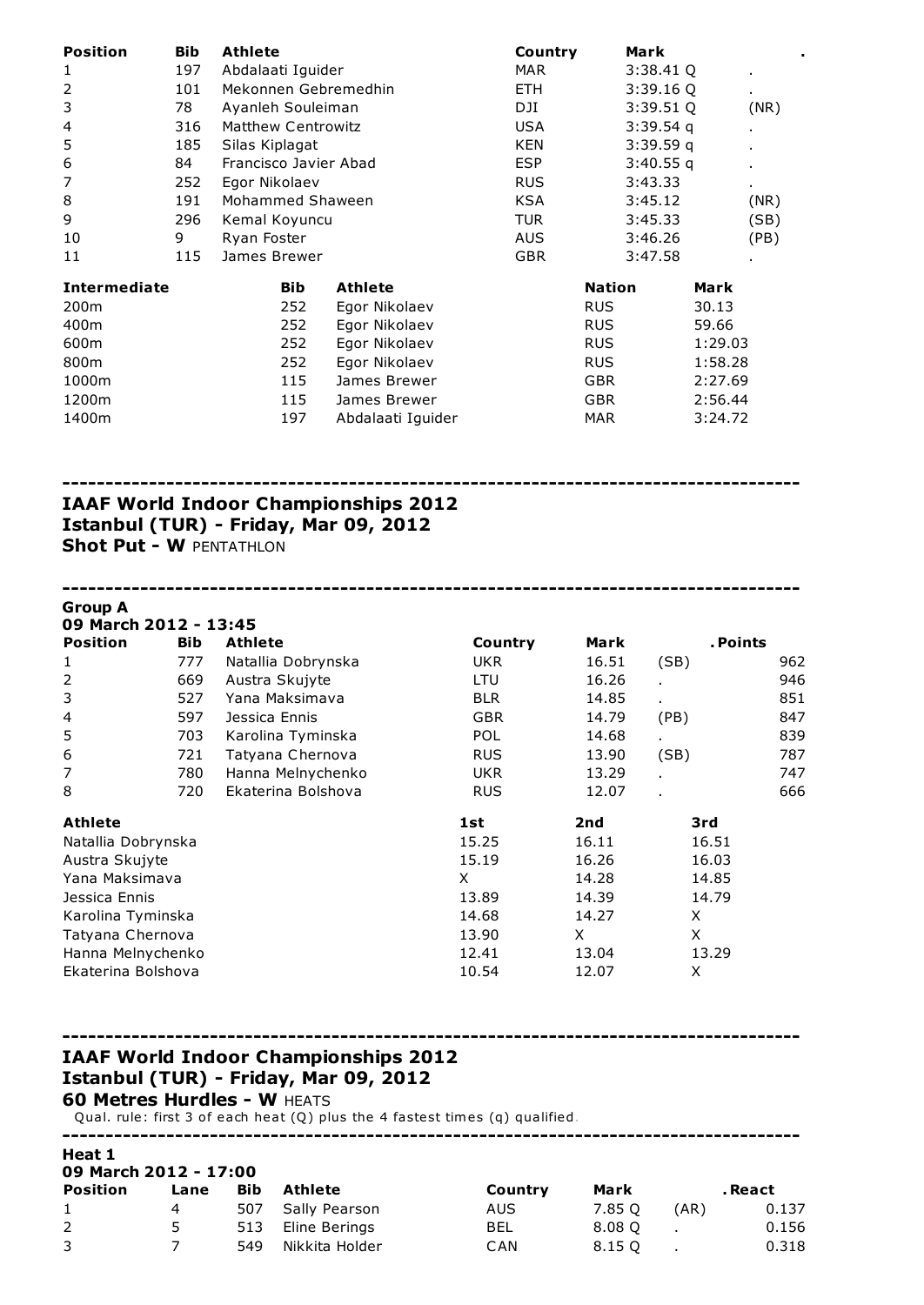|   | 630 | Derval O'Rourke | IRL               | 8.19 a     | $\mathbf{r}$ | 0.289 |
|---|-----|-----------------|-------------------|------------|--------------|-------|
| ь | 764 | Aleesha Barber  | TRI               | 8.35       |              | 0.161 |
|   |     |                 | GER               | 8.35       |              | 0.301 |
|   | 671 | Rosa Rakotozafy | <b>MAD</b>        | 8.74       | (SB)         | 0.147 |
|   | 649 | Natasha Ruddock | JAM               | <b>DNS</b> |              | 0.000 |
|   |     |                 | 615 Cindy Roleder |            |              |       |

### Heat 2

| 09 March 2012 - 17:07 |      |            |                      |            |            |         |
|-----------------------|------|------------|----------------------|------------|------------|---------|
| <b>Position</b>       | Lane | <b>Bib</b> | <b>Athlete</b>       | Country    | Mark       | . React |
| $\mathbf{1}$          | 6    | 533        | Alina Talay          | <b>BLR</b> | 8.11 O     | 0.223   |
| 2                     | 5    | 711        | Angela Morosanu      | <b>ROU</b> | 8.37 Q     | 0.258   |
| 3                     | 3    | 726        | Ekaterina Galitskaya | <b>RUS</b> | 8.40 Q     | 0.401   |
| $\overline{4}$        | 4    | 569        | Demetra Arachovití   | <b>CYP</b> | 8.49       | 0.281   |
| 5                     | 2    | 654        | Natalya Ivoninskaya  | KAZ        | 8.49       | 0.268   |
| $\mathbf{r}$          | 8    | 647        | Vonette Dixon        | <b>JAM</b> | <b>DNF</b> | 0.427   |
|                       |      | 800        | Kristi Castlin       | USA        | <b>DNF</b> | 0.423   |

#### Heat 3 March 2012 - 17:14

| <b>Position</b> | Lane | <b>Bib</b> | <b>Athlete</b>        | Country    | Mark     |      | . React |
|-----------------|------|------------|-----------------------|------------|----------|------|---------|
| 1               | 4    | 605        | <b>Tiffany Porter</b> | <b>GBR</b> | 8.00 Q   |      | 0.255   |
| <sup>2</sup>    |      | 683        | Sharona Bakker        | <b>NED</b> | 8.19 Q   |      | 0.150   |
| 3               | 6    | 636        | Veronica Borsi        | <b>ITA</b> | 8.20 Q   |      | 0.221   |
| $\overline{4}$  |      | 743        | Svetlana Topilina     | <b>RUS</b> | 8.20q    |      | 0.218   |
| 5               | 3    | 570        | Lucie Škrobáková      | <b>CZE</b> | 8.20q    |      | 0.242   |
| 6               | 8    | 687        | Seun Adigun           | <b>NGR</b> | $8.21$ q |      | 0.143   |
| $\overline{7}$  | 5    | 517        | Gorana Cvijetic       | <b>BIH</b> | 8.89     |      | 0.286   |
| 8               |      | 759        | Ghofrane Mohamed      | <b>SYR</b> | 9.15     | (PB) | 0.371   |

#### Heat 4

| 09 March 2012 - 17:21<br><b>Position</b> |            |                    |            |        |      |         |  |  |  |
|------------------------------------------|------------|--------------------|------------|--------|------|---------|--|--|--|
| Lane                                     | <b>Bib</b> | Athlete            | Country    | Mark   |      | . React |  |  |  |
| 3                                        | 637        | Marzia Caravelli   | <b>ITA</b> | 8.13 Q |      | 0.238   |  |  |  |
| 8                                        | 508        | Beate Schrott      | AUT        | 8.16 Q |      | 0.201   |  |  |  |
| 5.                                       | 670        | Sonata Tamošaityte | LTU        | 8.27 Q |      | 0.279   |  |  |  |
|                                          | 808        | Vanneisha Ivy      | <b>USA</b> | 8.28   |      | 0.298   |  |  |  |
| 4                                        | 663        | Yeon-kyoung Lee    | <b>KOR</b> | 8.41   | (NR) | 0.140   |  |  |  |
|                                          | 554        | Yawei Sun          | <b>CHN</b> | 8.46   |      | 0.223   |  |  |  |
|                                          | 750        | Marina Tomic       | <b>SLO</b> | 8.67   |      | 0.278   |  |  |  |
| 6                                        | 746        | Dipna Lim Prasad   | <b>SIN</b> | 9.00   | (NR) | 0.185   |  |  |  |
|                                          |            |                    |            |        |      |         |  |  |  |

## ------------------------------------------------------------------------------------- IAAF World Indoor Championships 2012 Istanbul (TUR) - Friday, Mar 09, 2012 Long Jump - W PENTATHLON

-------------------------------------------------------------------------------------

Group A

| <b>Bib</b>         | <b>Athlete</b>     | Country               | Mark |      | . Points |      |
|--------------------|--------------------|-----------------------|------|------|----------|------|
| 777                | Natallia Dobrynska | <b>UKR</b>            | 6.57 | (SB) |          | 1030 |
| 720                | Ekaterina Bolshova | <b>RUS</b>            | 6.52 | (PB) |          | 1014 |
| 703                | Karolina Tyminska  | POL                   | 6.49 |      |          | 1004 |
| 780                | Hanna Melnychenko  | <b>UKR</b>            | 6.27 |      |          | 934  |
| 721                | Tatyana Chernova   | <b>RUS</b>            | 6.25 |      |          | 927  |
| 669                | Austra Skujyte     | LTU                   | 6.24 |      |          | 924  |
| 597                | Jessica Ennis      | <b>GBR</b>            | 6.19 |      |          | 908  |
| 527                | Yana Maksimava     | <b>BLR</b>            | 5.80 |      |          | 789  |
|                    |                    | 1st                   | 2nd  |      | 3rd      |      |
| Natallia Dobrynska |                    | 6.41                  | X    |      | 6.57     |      |
| Ekaterina Bolshova |                    | 6.52                  | X    |      | 6.25     |      |
| Karolina Tyminska  |                    | X                     | 6.49 |      | 6.34     |      |
| Hanna Melnychenko  |                    | X                     | 6.27 |      | X        |      |
| Tatyana Chernova   |                    | 6.22                  | X    |      | 6.25     |      |
|                    |                    | 09 March 2012 - 17:05 |      |      |          |      |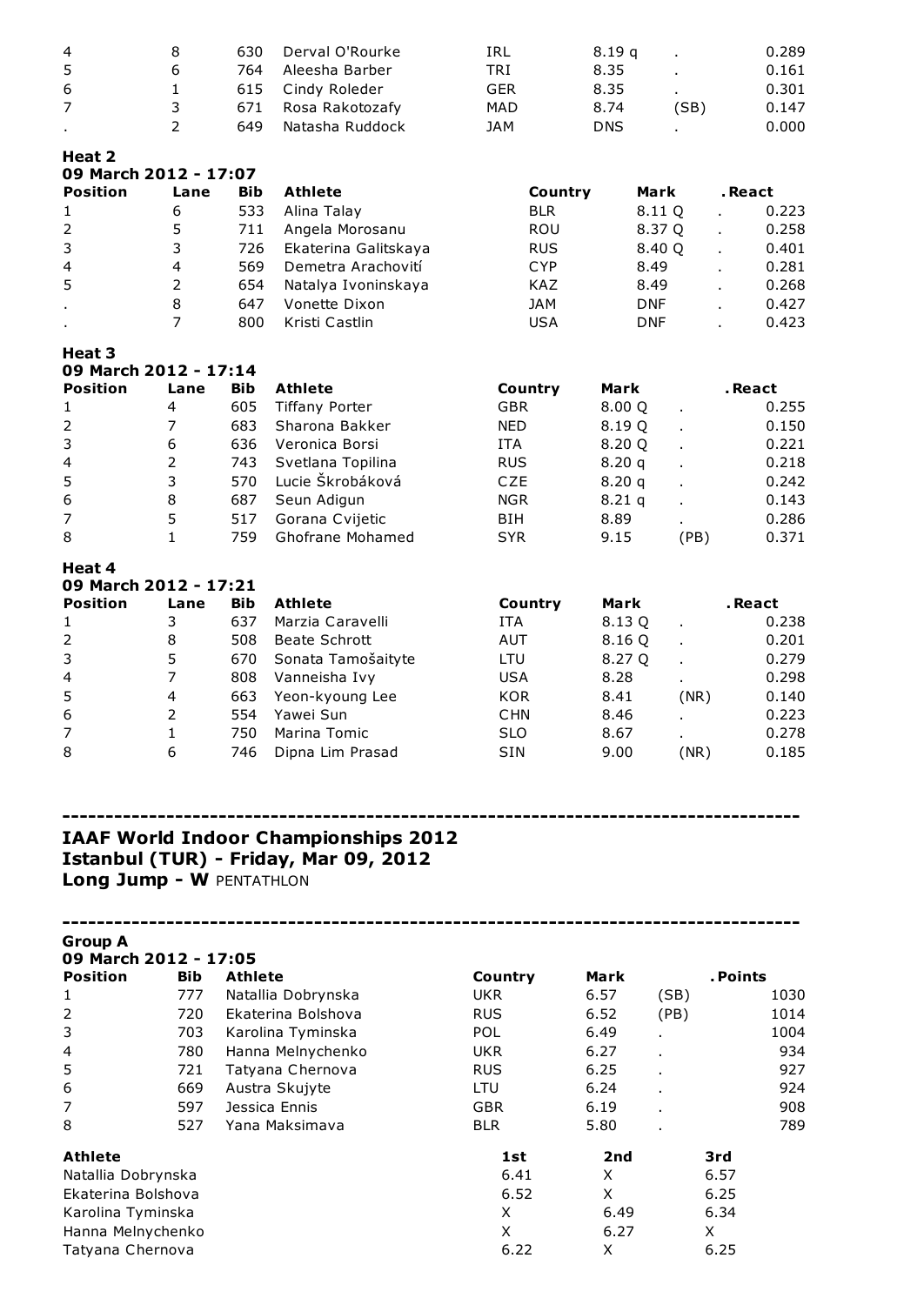| Austra Skujyte | 6.24 | 6.12 | 6.16 |
|----------------|------|------|------|
| Jessica Ennis  | 6.19 | 6.18 |      |
| Yana Maksimava |      |      | 5.80 |

IAAF World Indoor Championships 2012 Istanbul (TUR) - Friday, Mar 09, 2012

## Metres - M HEATS

Qual. rule: first 2 of each heat (Q) plus the 8 fastest times (q) qualified.

-------------------------------------------------------------------------------------

#### Heat 1

March 2012 - 17:35

| <b>Position</b> | Lane | <b>Bib</b> | Athlete                    | Country    | Mark   |      | . React |
|-----------------|------|------------|----------------------------|------------|--------|------|---------|
| $\mathbf{1}$    | 6    | 213        | Peter Emelieze             | <b>NGR</b> | 6.85 Q |      | 0.236   |
| 2               |      | 351        | Gerald Phiri               | ZAM        | 6.86 Q |      | 0.216   |
| 3               |      | 36         | Nilson Andrè               | <b>BRA</b> | 6.86q  | (PB) | 0.151   |
| $\overline{4}$  | 3    | 268        | Foo Ee Yeo                 | <b>SIN</b> | 6.90q  |      | 0.157   |
| 5               |      | 24         | Md. Mesbah Ahmmed          | <b>BAN</b> | 7.04   | (NR) | 0.200   |
| 6               | 8    |            | 219 Cristian Leguizamón    | <b>PAR</b> | 7.13   | (PB) | 0.399   |
| 7               | 5.   | 273        | Chris Meke Walasi          | SOL        | 7.47   | (PB) | 0.258   |
| 8               | 4    | 57         | Ghislain Nsimba Mandualika | COD        | 7.47   | (PB) | 0.210   |

#### Heat 2

|  |  | 09 March 2012 - 17:41 |  |
|--|--|-----------------------|--|
|--|--|-----------------------|--|

| <b>Position</b> | Lane | <b>Bib</b> | <b>Athlete</b>        | Country    | Mark       |      | . React |
|-----------------|------|------------|-----------------------|------------|------------|------|---------|
| $\mathbf{1}$    |      | 106        | <b>Emmanuel Biron</b> | <b>FRA</b> | 6.68 Q     |      | 0.167   |
| 2               | 6    | 137        | Christian Blum        | <b>GER</b> | 6.74 Q     |      | 0.137   |
| 3               |      | 56         | Idrissa Adam          | <b>CMR</b> | 6.96       | (PB) | 0.262   |
| $\overline{4}$  | 3    | 236        | Raihau Maiau          | <b>PYF</b> | 7.18       | (NR) | 0.300   |
| 5               | 5.   | 222        | Rodman Teltull        | <b>PLW</b> | 7.20       | (NR) | 0.165   |
| 6               | 8    | 270        | Ibrahim Kabia         | <b>SLE</b> | 7.33       |      | 0.414   |
| $\overline{7}$  |      | 189        | Valeriy Ponomarev     | <b>KGZ</b> | 7.38       |      | 0.326   |
| $\blacksquare$  | 4    | 43         | Innocent Bologo       | <b>BUR</b> | <b>DNS</b> |      | 0.000   |

#### Heat 3

|  |  | 09 March 2012 - 17:47 |  |
|--|--|-----------------------|--|
|--|--|-----------------------|--|

| <b>Position</b> | Lane | <b>Bib</b> | <b>Athlete</b>     | Country    | Mark   |      | . React |
|-----------------|------|------------|--------------------|------------|--------|------|---------|
|                 |      | 173        | Simone Collio      | ITA        | 6.68 Q |      | 0.149   |
| 2               |      | 269        | Brijesh Lawrence   | <b>SKN</b> | 7.00 Q |      | 0.393   |
| 3               |      | 278        | Sibusiso Matsenjwa | SWZ        | 7.04   | (NR) | 0.175   |
| $\overline{4}$  | 8    | 180        | Lerone Clarke      | JAM        | 7.05   |      | 0.420   |
| 5               | 6    | 272.       | Federico Gorrieri  | <b>SMR</b> | 7.54   | (SB) | 0.156   |
| 6               |      | 190        | Nooa Takooa        | KIR        | 7.57   | (PB) | 0.426   |
| $\overline{7}$  | 4    | 212        | Dayne O'Hara       | NFI        | 7.75   | (PB) | 0.282   |

#### Heat 4

### March 2012 - 17:53

| Lane | <b>Bib</b> | Athlete                 | Country                                           | Mark              |      | . React |
|------|------------|-------------------------|---------------------------------------------------|-------------------|------|---------|
| 6    | 92         | Angel David Rodríguez   | <b>ESP</b>                                        | 6.64 Q            |      | 0.173   |
|      | 179        | Nesta Carter            | JAM                                               | 6.74 Q            |      | 0.246   |
|      | 55         | Ben Youssef Meité       | CIV                                               | 6.77 <sub>a</sub> |      | 0.277   |
| 3.   | 199        | Aziz Ouhadi             | <b>MAR</b>                                        | 6.91 <sub>a</sub> | (SB) | 0.376   |
| 5.   | 167        | Hasanain Hasan Zubaiyen | <b>IRO</b>                                        | 6.98              | (NR) | 0.225   |
| 4    |            | Keiron Rogers           | AIA                                               | 7.04              | (NR) | 0.321   |
|      |            |                         | VIN                                               | 7.35              | (PB) | 0.270   |
| 8    |            |                         | <b>NRU</b>                                        | 7.50              | (PB) | 0.368   |
|      |            |                         | 350 Courtney Carl Williams<br>215 Joshua Jeremiah |                   |      |         |

| пеаl э<br>09 March 2012 - 17:59 |      |            |               |            |                   |      |         |  |
|---------------------------------|------|------------|---------------|------------|-------------------|------|---------|--|
| <b>Position</b>                 | Lane | <b>Bib</b> | Athlete       | Country    | Mark              |      | . React |  |
| $\mathbf{1}$                    |      | 285        | Marc Burns    | TRI        | 6.69 Q            |      | 0.227   |  |
| $\overline{2}$                  | 2    | 47         | Justyn Warner | CAN        | 6.75 Q            |      | 0.214   |  |
| 3                               | 1    | 157        | Jeremy Bascom | GUY        | 6.90q             |      | 0.182   |  |
| 4                               | 5    | 218        | Mateo Edward  | <b>PAN</b> | 6.91 <sub>a</sub> | (PB) | 0.243   |  |
| 5                               | 3    | 104        | Rov Ravana    | FIJ        | 7.17              | (NR) | 0.184   |  |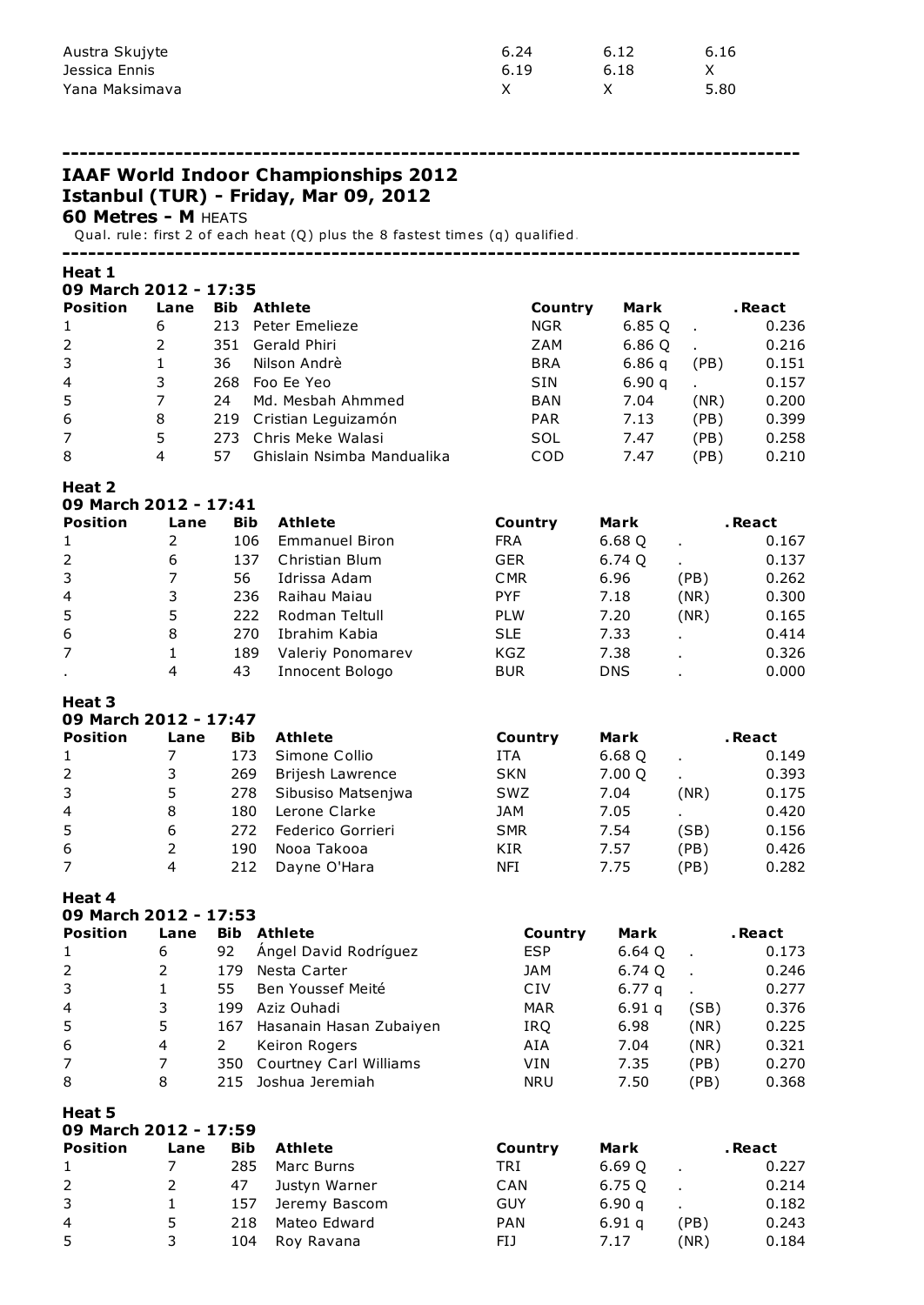| 7                                       | 6                       | 281            | Joseph Andy Lui                                                                      | <b>TGA</b>            | 7.71       | (PB)  | 0.406    |
|-----------------------------------------|-------------------------|----------------|--------------------------------------------------------------------------------------|-----------------------|------------|-------|----------|
|                                         | 8                       | 28             | Chencho Gyeltshen                                                                    | <b>BHU</b>            | <b>DNS</b> |       | 0.000    |
|                                         |                         |                |                                                                                      |                       |            |       |          |
| Heat 6                                  |                         |                |                                                                                      |                       |            |       |          |
| 09 March 2012 - 18:05                   |                         |                |                                                                                      |                       |            |       |          |
| <b>Position</b>                         | Lane                    | <b>Bib</b>     | <b>Athlete</b>                                                                       | Country               | Mark       |       | . React  |
| $1\,$                                   | $\overline{7}$          | 325            | <b>Trell Kimmons</b>                                                                 | <b>USA</b>            | 6.70 Q     |       | 0.260    |
| $\mathbf 2$                             | 6                       | 195            | Rytis Sakalauskas                                                                    | LTU                   | 6.87 Q     |       | 0.367    |
| 3                                       | 8                       | 203            | Achitbileg Battulga                                                                  | <b>MGL</b>            | 7.03       | (PB)  | 0.272    |
| 4                                       | 5                       | 201            | Ahmed Azneem                                                                         | <b>MDV</b>            | 7.33       | (PB)  | 0.305    |
| 5                                       | 3                       | 204            | Roman Cress                                                                          | <b>MHL</b>            | 7.43       | (SB)  | 0.402    |
|                                         | $\overline{\mathbf{4}}$ | 113            | John Howard                                                                          | <b>FSM</b>            | DQ         |       | $-0.012$ |
|                                         | $\overline{2}$          | 146            | Tim Abeyie                                                                           | <b>GHA</b>            | DQ         |       | $-0.277$ |
|                                         |                         |                |                                                                                      |                       |            |       |          |
| Heat 7<br>09 March 2012 - 18:11         |                         |                |                                                                                      |                       |            |       |          |
| <b>Position</b>                         | Lane                    | <b>Bib</b>     | <b>Athlete</b>                                                                       |                       | Mark       |       | . React  |
|                                         | $\overline{2}$          | 321            | Justin Gatlin                                                                        | Country<br><b>USA</b> |            |       |          |
| $1\,$                                   |                         |                |                                                                                      |                       | 6.64 Q     |       | 0.250    |
| $\mathsf{2}\,$                          | 8                       | 162            | Reza Ghasemi                                                                         | IRI                   | 6.87 Q     |       | 0.335    |
| 3                                       | 4                       | 133            | Holder da Silva                                                                      | <b>GBS</b>            | 6.95       | (SB)  | 0.233    |
| $\overline{\mathcal{L}}$                | 5                       | 159            | Chun Ho Lai                                                                          | <b>HKG</b>            | 6.97       |       | 0.321    |
| 5                                       | 6                       | 193            | Mosito Lehata                                                                        | <b>LES</b>            | 7.00       | (NR)  | 0.299    |
| $\boldsymbol{6}$                        | $\overline{7}$          | 208            | Jean Thierie Ferdinand                                                               | MRI                   | 7.05       | (PB)  | 0.165    |
| $\overline{7}$                          | 3                       | 148            | <b>Dominic Carroll</b>                                                               | GIB                   | 7.50       | (SB)  | 0.259    |
| Heat 8                                  |                         |                |                                                                                      |                       |            |       |          |
| 09 March 2012 - 18:17                   |                         |                |                                                                                      |                       |            |       |          |
| <b>Position</b>                         | Lane                    | <b>Bib</b>     | Athlete                                                                              | Country               | Mark       |       | . React  |
| 1                                       | 5                       | 117            | <b>Dwain Chambers</b>                                                                | <b>GBR</b>            | 6.65Q      |       | 0.171    |
| $\mathsf{2}\,$                          | 8                       | 46             | Michael LeBlanc                                                                      | CAN                   | 6.74 Q     |       | 0.145    |
| 3                                       | $\mathbf{1}$            | 52             | <b>Bingtian Su</b>                                                                   | <b>CHN</b>            | 6.84q      | (SB)  | 0.416    |
| $\overline{\mathbf{4}}$                 | 6                       | 82             | Amr Ibrahim Mostafa Seoud                                                            | EGY                   | 6.89q      |       | 0.339    |
|                                         |                         |                |                                                                                      |                       |            |       |          |
| 5                                       | $\overline{\mathbf{4}}$ |                | 217 Imran Khan                                                                       | <b>PAK</b>            | 7.21       | (PB)  | 0.222    |
| 6                                       | $\overline{2}$          | 8              | Shakyll Lourens                                                                      | ARU                   | 7.49       | (PB)  | 0.295    |
| $\overline{7}$                          | 3                       | 302            | Tavevele Noa                                                                         | <b>TUV</b>            | 7.61       | (PB)  | 0.211    |
| 8                                       | $\overline{7}$          | 155            | Alhassane Keita                                                                      | GUI                   | 8.12       | (PB)  | 0.338    |
|                                         |                         |                |                                                                                      |                       |            |       |          |
|                                         |                         |                | <b>IAAF World Indoor Championships 2012</b><br>Istanbul (TUR) - Friday, Mar 09, 2012 |                       |            |       |          |
| <b>Shot Put - M HEPTATHLON</b>          |                         |                |                                                                                      |                       |            |       |          |
|                                         |                         |                |                                                                                      |                       |            |       |          |
| <b>Group A</b><br>09 March 2012 - 17:40 |                         |                |                                                                                      |                       |            |       |          |
| <b>Position</b>                         | <b>Bib</b>              | <b>Athlete</b> |                                                                                      | Country               | Mark       |       | . Points |
| $\mathbf{1}$                            | 307                     |                | Oleksiy Kasyanov                                                                     | <b>UKR</b>            | 15.24      |       | 804      |
| $\overline{2}$                          | 30                      |                | Andrei Krauchanka                                                                    | <b>BLR</b>            | 14.90      | (SB)  | 784      |
| 3                                       | 319                     | Ashton Eaton   |                                                                                      | <b>USA</b>            | 14.56      | (SB)  | 763      |
| 4                                       | 98                      | Mikk Pahapill  |                                                                                      | <b>EST</b>            | 14.54      |       | 761      |
| 5                                       |                         |                |                                                                                      | <b>RUS</b>            |            | ×.    |          |
|                                         | 250                     |                | Artem Lukyanenko                                                                     |                       | 14.35      | ×.    | 750      |
| 6                                       | 63                      |                | Yordani García                                                                       | <b>CUB</b>            | 14.18      | (SB)  | 739      |
| 7                                       | 76                      |                | Adam Sebastian Helcelet                                                              | <b>CZE</b>            | 14.04      | ä.    | 731      |
| 8                                       | 257                     |                | Ilya Shkurenev                                                                       | <b>RUS</b>            | 13.39      | (PB)  | 691      |
| <b>Athlete</b>                          |                         |                |                                                                                      | 1st                   | 2nd        | 3rd   |          |
| Oleksiy Kasyanov                        |                         |                |                                                                                      | 15.24                 | 14.76      | 14.61 |          |
| Andrei Krauchanka                       |                         |                |                                                                                      | 14.71                 | 14.61      | 14.90 |          |
|                                         |                         |                |                                                                                      |                       |            |       |          |
| Ashton Eaton                            |                         |                |                                                                                      | X                     | 13.89      | 14.56 |          |
| Mikk Pahapill                           |                         |                |                                                                                      | 14.54                 | 14.11      | 14.48 |          |
| Artem Lukyanenko                        |                         |                |                                                                                      | 13.19                 | 14.35      | X     |          |
| Yordani García                          |                         |                |                                                                                      | 14.18                 | X          | X     |          |
| Adam Sebastian Helcelet                 |                         |                |                                                                                      | 13.97                 | 13.97      | 14.04 |          |
| Ilya Shkurenev                          |                         |                |                                                                                      | 12.62                 | 13.06      | 13.39 |          |

6 4 5 Mikel De Sa AND 7.51 . 0.361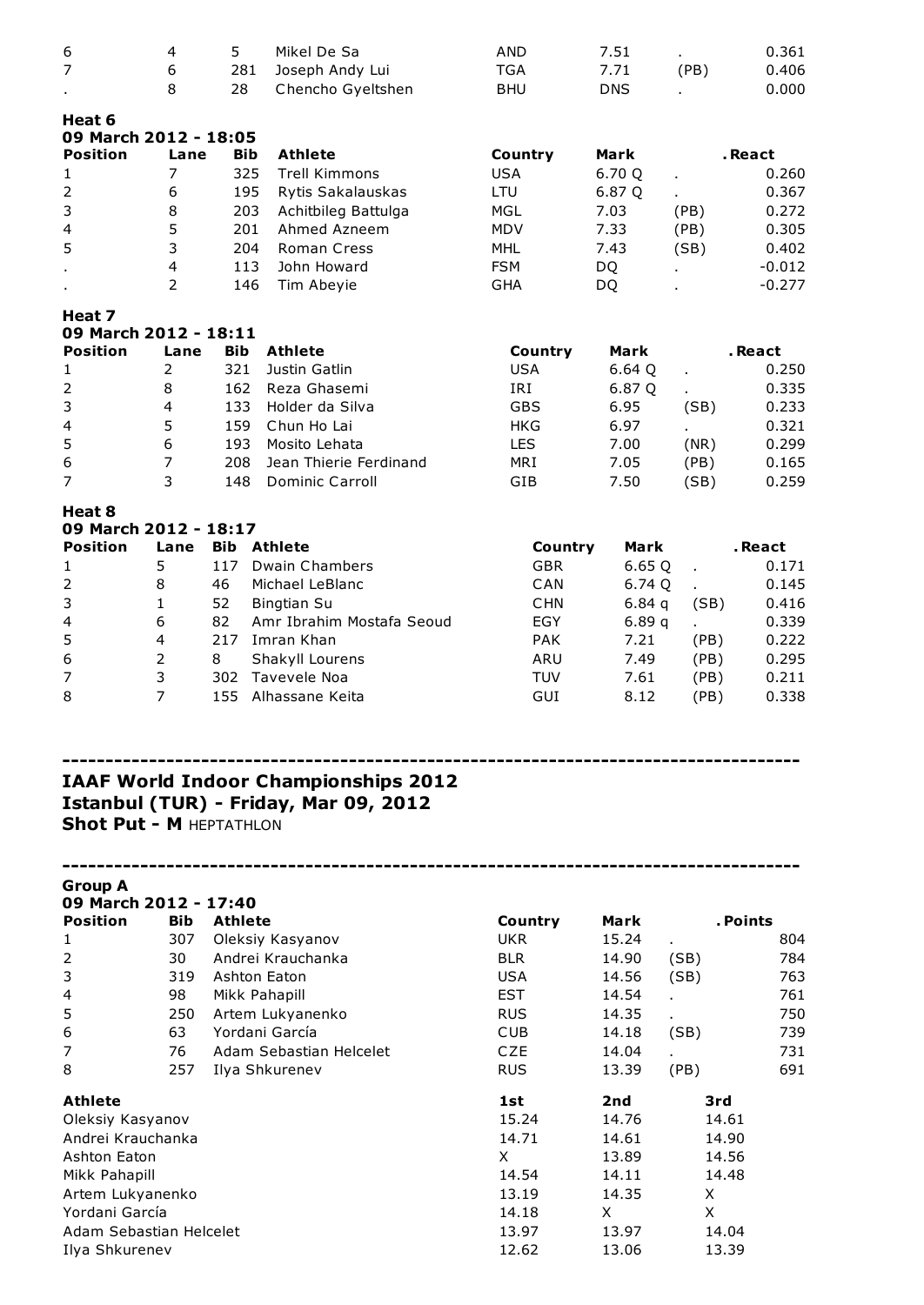# IAAF World Indoor Championships 2012 Istanbul (TUR) - Friday, Mar 09, 2012

Long Jump - M QUALIFICATION

Qual. rule: qualification standard 8.00m or at least best 8 qualified.

-------------------------------------------------------------------------------------

-------------------------------------------------------------------------------------

| I<br>roun |  |
|-----------|--|
|-----------|--|

| 09 March 2012 - 18:20      |            |                            |            |        |                          |  |
|----------------------------|------------|----------------------------|------------|--------|--------------------------|--|
| <b>Position</b>            | <b>Bib</b> | <b>Athlete</b>             | Country    | Mark   |                          |  |
| 1                          | 37         | Mauro Vinicius da Silva    | <b>BRA</b> | 8.28 Q | (WL)                     |  |
| $\overline{2}$             | 89         | Luis Felipe Méliz          | <b>ESP</b> | 8.10 Q | (SB)                     |  |
| 3                          | 10         | Henry Frayne               | <b>AUS</b> | 8.02 Q |                          |  |
| 4                          | 153        | Loúis Tsátoumas            | GRE        | 8.00 Q |                          |  |
| 5                          | 251        | Aleksandr Menkov           | <b>RUS</b> | 7.98 q |                          |  |
| 6                          | 266        | Ndiss Kaba Badji           | <b>SEN</b> | 7.93q  |                          |  |
| 7                          | 317        | Will Claye                 | <b>USA</b> | 7.91q  |                          |  |
| 8                          | 147        | Ignisious Gaisah           | <b>GHA</b> | 7.89 q |                          |  |
| 9                          | 277        | Michel Tornéus             | <b>SWE</b> | 7.85   |                          |  |
| 10                         | 27         | <b>Tyrone Smith</b>        | <b>BER</b> | 7.80   |                          |  |
| 11                         | 86         | Eusebio Cáceres            | <b>ESP</b> | 7.71   |                          |  |
| 12                         | 200        | Alexandru Cuharenko        | <b>MDA</b> | 7.66   |                          |  |
| 13                         | 282        | Supanara Sukhasvasti N. A. | <b>THA</b> | 7.43   |                          |  |
| 14                         | 297        | Alper Kulaksiz             | <b>TUR</b> | 7.42   | (SB)                     |  |
| 15                         | 53         | Xiongfeng Su               | <b>CHN</b> | 7.42   | (SB)                     |  |
| <b>Athlete</b>             |            |                            | 1st        | 2nd    | 3rd                      |  |
| Mauro Vinicius da Silva    |            |                            | 7.93       | X      | 8.28                     |  |
| Luis Felipe Méliz          |            |                            | 8.10       |        |                          |  |
| Henry Frayne               |            |                            | 7.77       | 8.02   |                          |  |
| Loúis Tsátoumas            |            |                            | 8.00       |        |                          |  |
| Aleksandr Menkov           |            |                            | 7.80       | 7.98   |                          |  |
| Ndiss Kaba Badji           |            |                            | 7.88       | 7.93   | X                        |  |
| Will Claye                 |            |                            | X          | 7.91   |                          |  |
| Ignisious Gaisah           |            |                            | 7.77       | 7.79   | 7.89                     |  |
| Michel Tornéus             |            |                            | X          | 7.77   | 7.85                     |  |
| <b>Tyrone Smith</b>        |            |                            | 7.76       | X      | 7.80                     |  |
| Eusebio Cáceres            |            |                            | 7.37       | 7.71   | 7.67                     |  |
| Alexandru Cuharenko        |            |                            | 7.42       | 7.44   | 7.66                     |  |
| Supanara Sukhasvasti N. A. |            |                            | 7.14       | 7.43   | X                        |  |
| Alper Kulaksiz             |            |                            | 7.42       | 7.15   | X                        |  |
| Xiongfeng Su               |            |                            | X          | 7.42   | $\overline{\phantom{0}}$ |  |

# ------------------------------------------------------------------------------------- IAAF World Indoor Championships 2012 Istanbul (TUR) - Friday, Mar 09, 2012

1500 Metres - W HEATS

Qual. rule: first 3 of each heat (Q) plus the 3 fastest times (q) qualified.

| Heat 1                |            |                              |               |           |                |
|-----------------------|------------|------------------------------|---------------|-----------|----------------|
| 09 March 2012 - 18:30 |            |                              |               |           |                |
| <b>Position</b>       | <b>Bib</b> | <b>Athlete</b>               | Country       | Mark      | ٠              |
| 1                     | 586        | Genzebe Dibaba               | ETH.          | 4:11.17 Q | $\cdot$        |
| 2                     | 578        | Isabel Macías                | <b>ESP</b>    | 4:11.53Q  | $\bullet$      |
| 3                     | 525        | Natallia Kareiva             | <b>BLR</b>    | 4:11.64 Q | $\bullet$      |
| 4                     | 674        | Siham Hilali                 | <b>MAR</b>    | 4:11.69   | $\sim$         |
| 5                     | 786        | Anzhelika Shevchenko         | <b>UKR</b>    | 4:12.78   | $\sim$         |
| 6                     | 502        | Luiza Gega                   | ALB           | 4:13.45   | $\blacksquare$ |
| 7                     | 827        | Sara Vaughn                  | <b>USA</b>    | 4:17.46   | $\blacksquare$ |
| 8                     | 709        | Ioana Doaga                  | <b>ROU</b>    | 4:17.50   | $\mathbf{r}$   |
| <b>Intermediate</b>   |            | <b>Athlete</b><br><b>Bib</b> | <b>Nation</b> | Mark      |                |

-------------------------------------------------------------------------------------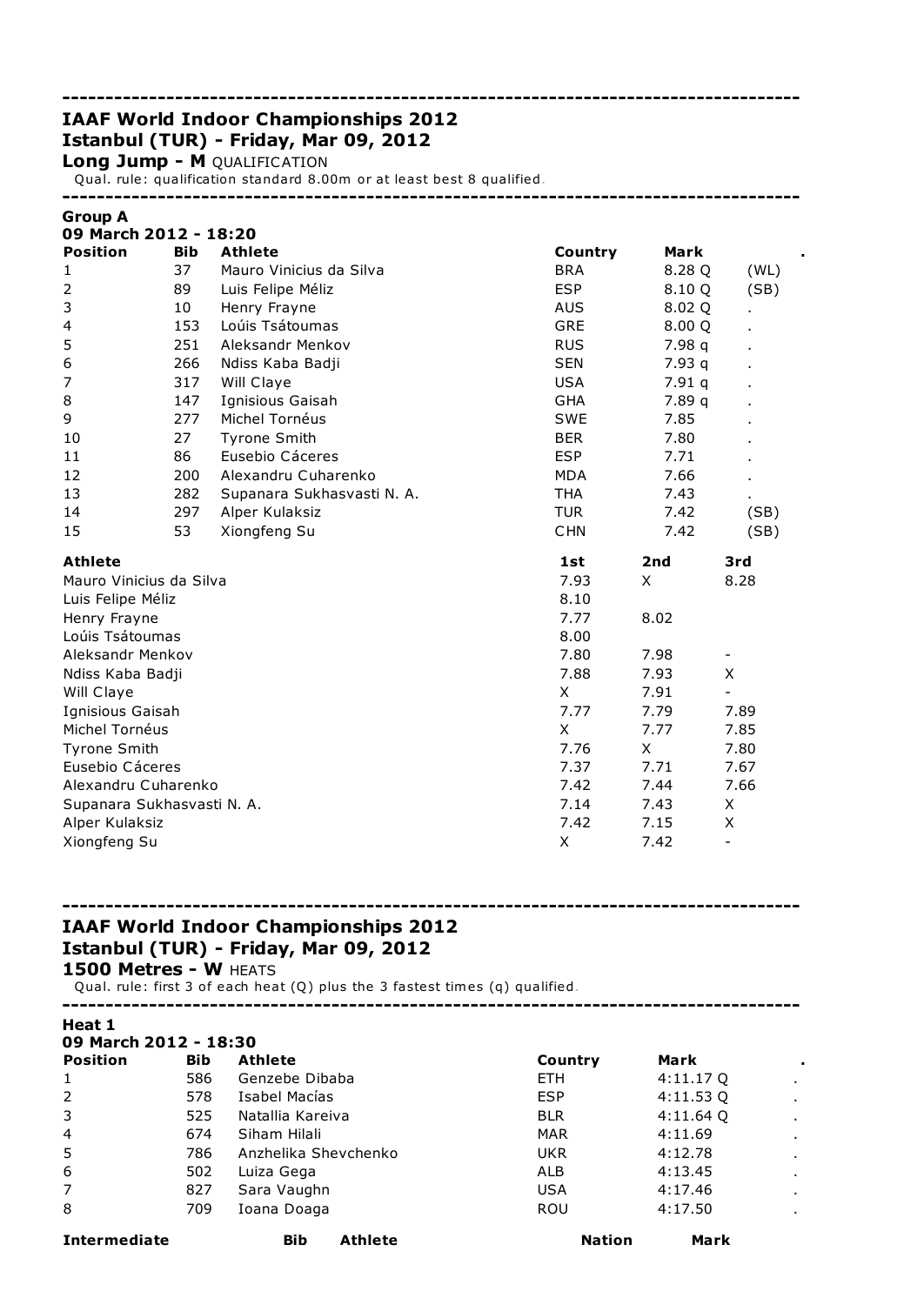| 200 <sub>m</sub> | 709 | Ioana Doaga      | <b>ROU</b> | 33.01   |
|------------------|-----|------------------|------------|---------|
| 400m             | 525 | Natallia Kareiva | <b>BLR</b> | 1:07.28 |
| 600m             | 525 | Natallia Kareiva | <b>BLR</b> | 1:42.21 |
| 800m             | 525 | Natallia Kareiva | <b>BLR</b> | 2:16.46 |
| 1000m            | 586 | Genzebe Dibaba   | ETH.       | 2:49.92 |
| 1200m            | 586 | Genzebe Dibaba   | ETH.       | 3:22.79 |
| 1400m            | 586 | Genzebe Dibaba   | <b>FTH</b> | 3:55.39 |

| Heat 2        |       |
|---------------|-------|
| 00 Mauel 2012 | 10.A2 |

| UY MAFCN ZUIZ - 18:4Z |            |                        |                        |            |               |                |  |
|-----------------------|------------|------------------------|------------------------|------------|---------------|----------------|--|
| <b>Position</b>       | <b>Bib</b> | <b>Athlete</b>         |                        | Country    | <b>Mark</b>   |                |  |
| 1                     | 673        | Mariem Alaoui Selsouli |                        | MAR        | 4:08.56Q      | $\blacksquare$ |  |
| $\overline{2}$        | 591        |                        | Hind Déhiba Chahyd     | <b>FRA</b> | 4:08.78 Q     | $\bullet$      |  |
| 3                     | 583        | Tizita Bogale          |                        | <b>ETH</b> | 4:08.91 Q     | $\bullet$      |  |
| 4                     | 719        | Elena Arzhakova        |                        | <b>RUS</b> | $4:09.15$ q   | (SB)           |  |
| 5                     | 767        | Asli Çakir Alptekin    |                        | <b>TUR</b> | 4:09.30q      | (NR)           |  |
| 6                     | 701        | Angelika Cichocka      |                        | <b>POL</b> | 4:09.50q      | $\blacksquare$ |  |
| 7                     | 812        | Brenda Martinez        |                        | <b>USA</b> | 4:11.30       |                |  |
| <b>Intermediate</b>   |            | <b>Bib</b>             | <b>Athlete</b>         |            | <b>Nation</b> | <b>Mark</b>    |  |
| 200 <sub>m</sub>      |            | 767                    | Asli Çakir Alptekin    |            | TUR.          | 35.32          |  |
| 400m                  |            | 767                    | Asli Çakir Alptekin    |            | <b>TUR</b>    | 1:08.57        |  |
| 600m                  |            | 767                    | Asli Çakir Alptekin    |            | <b>TUR</b>    | 1:42.05        |  |
| 800m                  |            | 767                    | Asli Çakir Alptekin    |            | <b>TUR</b>    | 2:15.60        |  |
| 1000m                 |            | 583                    | Tizita Bogale          |            | ETH.          | 2:48.94        |  |
| 1200m                 |            | 673                    | Mariem Alaoui Selsouli |            | <b>MAR</b>    | 3:21.47        |  |
| 1400m                 |            | 673                    | Mariem Alaoui Selsouli |            | <b>MAR</b>    | 3:52.58        |  |

## IAAF World Indoor Championships 2012 Istanbul (TUR) - Friday, Mar 09, 2012 **High Jump - M HEPTATHLON**

## ------------------------------------------------------------------------------------- Group A 09 March 2012 - 18:50 Position Bib Athlete **Country Mark** . Points 1 76 Adam Sebastian Helcelet CZE 2.06 (PB) 859 2 63 Yordani García CUB 2.06 (SB) 859 3 30 Andrei Krauchanka BLR 2.03 (SB) 831 3 319 Ashton Eaton USA 2.03 (SB) 831 5 257 Ilya Shkurenev RUS 2.03 . 831 6 250 Artem Lukyanenko RUS 1.97 . 776 6 307 Oleksiy Kasyanov UKR 1.97 . 776 8 98 Mikk Pahapill **EST** 1.94 (SB) 749 Athlete 1.85 1.88 1.91 1.94 1.97 2.00 2.03 2.06 2.09 Adam Sebastian Helcelet - - O - O XO XXO O XXX Yordani García - - O O XO O O XO XXX Andrei Krauchanka - - O - O O O XXX Ashton Eaton - - O O O O O - XXX Ilya Shkurenev - O O O O XXO O XXX Artem Lukyanenko - - XO O O XXX Oleksiy Kasyanov - - XO O O XXX Mikk Pahapill **All Accord Contract Accord Accord Contract Accord Accord Accord Accord Accord Accord Accord Accord Accord Accord Accord Accord Accord Accord Accord Accord Accord Accord Accord Accord Accord Accord Accord Acc**

## IAAF World Indoor Championships 2012 Istanbul (TUR) - Friday, Mar 09, 2012 3000 Metres - M HEATS

Qual. rule: first 4 of each heat (Q) plus the 4 fastest times (q) qualified.

-------------------------------------------------------------------------------------

------------------------------------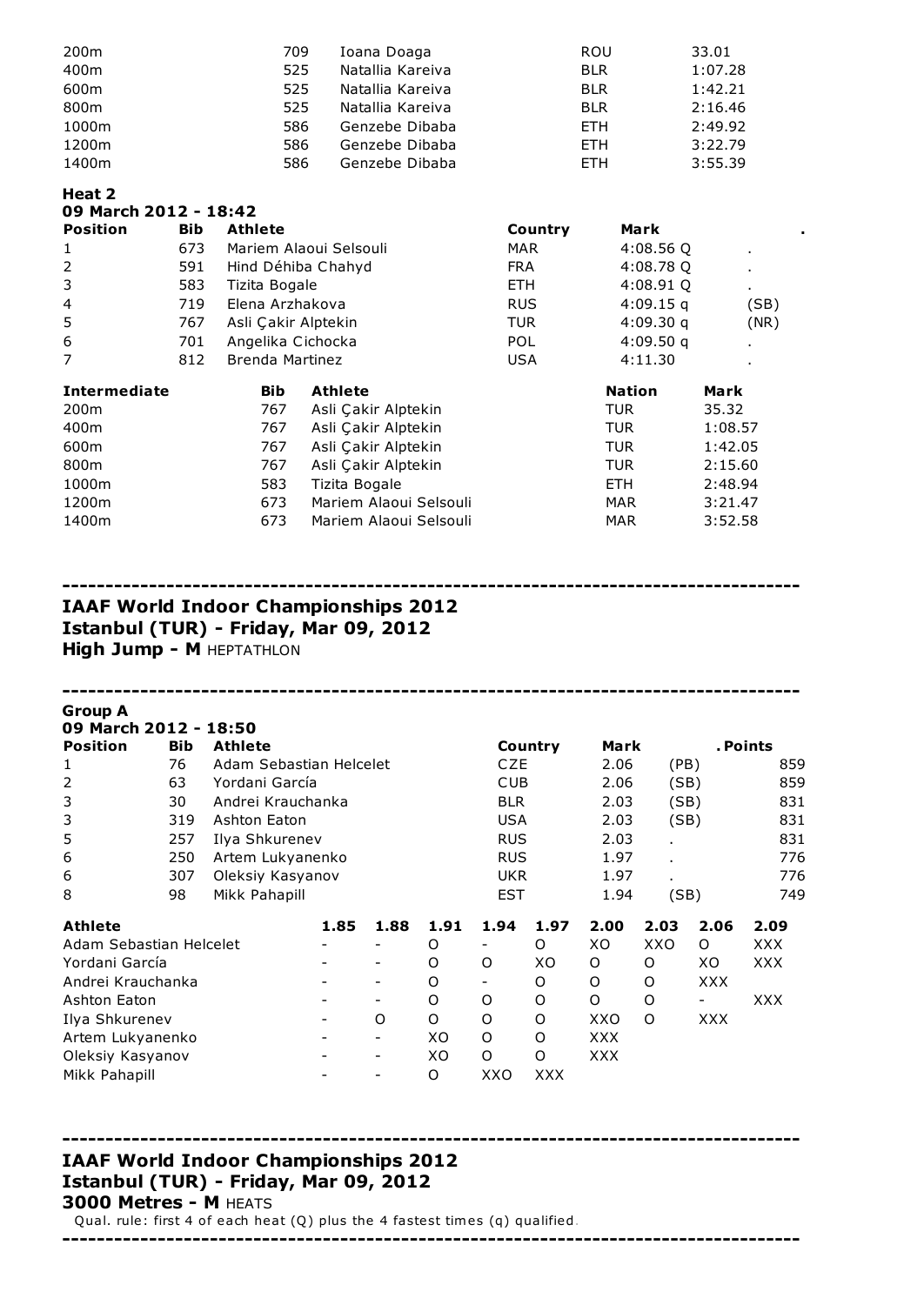| Heat 1<br>09 March 2012 - 19:00 |            |                         |            |             |      |
|---------------------------------|------------|-------------------------|------------|-------------|------|
| <b>Position</b>                 | <b>Bib</b> | <b>Athlete</b>          | Country    | <b>Mark</b> |      |
| 1                               | 188        | Edwin Cheruiyot Soi     | <b>KEN</b> | 7:49.48 Q   |      |
| $\overline{2}$                  | 11         | Craig Mottram           | <b>AUS</b> | 7:49.62 Q   | (SB) |
| 3                               | 303        | Moses Ndiema Kipsiro    | <b>UGA</b> | 7:49.71 Q   |      |
| $\overline{4}$                  | 99         | Yenew Alamirew          | <b>ETH</b> | 7:49.92 Q   |      |
| 5                               | 327        | Lopez Lomong            | <b>USA</b> | 7:50.36 q   | (SB) |
| 6                               | 109        | Yoann Kowal             | <b>FRA</b> | 7:50.47 q   |      |
| 7                               | 138        | Arne Gabius             | <b>GER</b> | 7:50.70 q   |      |
| 8                               | 243        | <b>Elroy Gelant</b>     | <b>RSA</b> | 7:52.35 q   | (PB) |
| $\mathsf 9$                     | 40         | Bilisuma Shugi          | <b>BRN</b> | 7:53.62     |      |
| 10                              | 202        | Juan Luis Barrios       | <b>MEX</b> | 7:54.07     | (NR) |
| Heat 2                          |            |                         |            |             |      |
| 09 March 2012 - 19:15           |            |                         |            |             |      |
| <b>Position</b>                 | <b>Bib</b> | <b>Athlete</b>          | Country    | <b>Mark</b> |      |
| 1                               | 184        | Augustine Kiprono Choge | <b>KEN</b> | 7:57.49 Q   |      |
| $\overline{2}$                  | 118        | Mohamed Farah           | <b>GBR</b> | 7:57.59 Q   |      |
| 3                               | 326        | <b>Bernard Lagat</b>    | <b>USA</b> | 7:57.68 Q   |      |
| $\overline{\mathbf{4}}$         | 102        | Dejen Gebremeskel       | <b>ETH</b> | 7:57.69 Q   |      |
| 5                               | 15         | Hayle Ibrahimov         | <b>AZE</b> | 7:57.79     |      |
| 6                               | 108        | Yohan Durand            | <b>FRA</b> | 7:59.10     |      |
| 7                               | 87         | Víctor García           | <b>ESP</b> | 7:59.85     |      |
| 8                               | 292        | Polat Kemboi Arikan     | <b>TUR</b> | 8:02.37     | ٠    |
| 9                               | 39         | Alemu Bekele            | <b>BRN</b> | 8:02.83     |      |
| 10                              | 264        | Robert Kajuga           | <b>RWA</b> | 8:07.44     | (PB) |
| 11                              | 280        | Cornelius Panga         | <b>TAN</b> | 8:15.20     | (PB) |
| <b>Intermediate</b>             |            |                         |            |             |      |
| Position                        | <b>Bib</b> | <b>Athlete</b>          | Country    | Mark        |      |
| 1                               | 303        | Moses Ndiema Kipsiro    | <b>UGA</b> | 2:39.20     |      |
| 1                               | 264        | Robert Kajuga           | <b>RWA</b> | 2:46.86     |      |
| Position                        | <b>Bib</b> | <b>Athlete</b>          | Country    | Mark        |      |
| 1                               | 40         | Bilisuma Shugi          | <b>BRN</b> | 5:22.14     |      |

| л. |     | Bilisuma Shugi          | <b>BRN</b> | 5:22.14 |
|----|-----|-------------------------|------------|---------|
|    | 184 | Augustine Kiprono Choge | <b>KEN</b> | 5:31.22 |

## ------------------------------------------------------------------------------------- IAAF World Indoor Championships 2012 Istanbul (TUR) - Friday, Mar 09, 2012 Shot Put - M FINAL

## ------------------------------------------------------------------------------------- 09 March 2012 - 19:15 Position Bib Athlete Country Mark . 1 342 Ryan Whiting USA 22.00 (WL) 2 144 David Storl GER 21.88 (PB) 3 227 Tomasz Majewski POL 21.72 (NR) 4 324 Reese Hoffa USA 21.55 . 5 259 Maksim Sidorov RUS 20.78 . 6 6 Germán Lauro ARG 20.38 . 7 211 Rutger Smith NED 20.30 . 8 263 Ivan Yushkov RUS 20.10 . Athlete 1st 2nd 3rd 4th 5th 6th Ryan Whiting 21.59 X 21.06 21.16 22.00 21.98 David Storl 21.88 X 21.86 X X X Tomasz Majewski 21.28 21.65 X 20.94 21.72 X Reese Hoffa 20.41 21.55 20.86 X X X Maksim Sidorov 20.22 20.21 20.78 X 20.50 X Germán Lauro 20.13 20.22 19.82 19.93 20.19 20.38 Rutger Smith  $X$  X  $X$  20.30 X X X X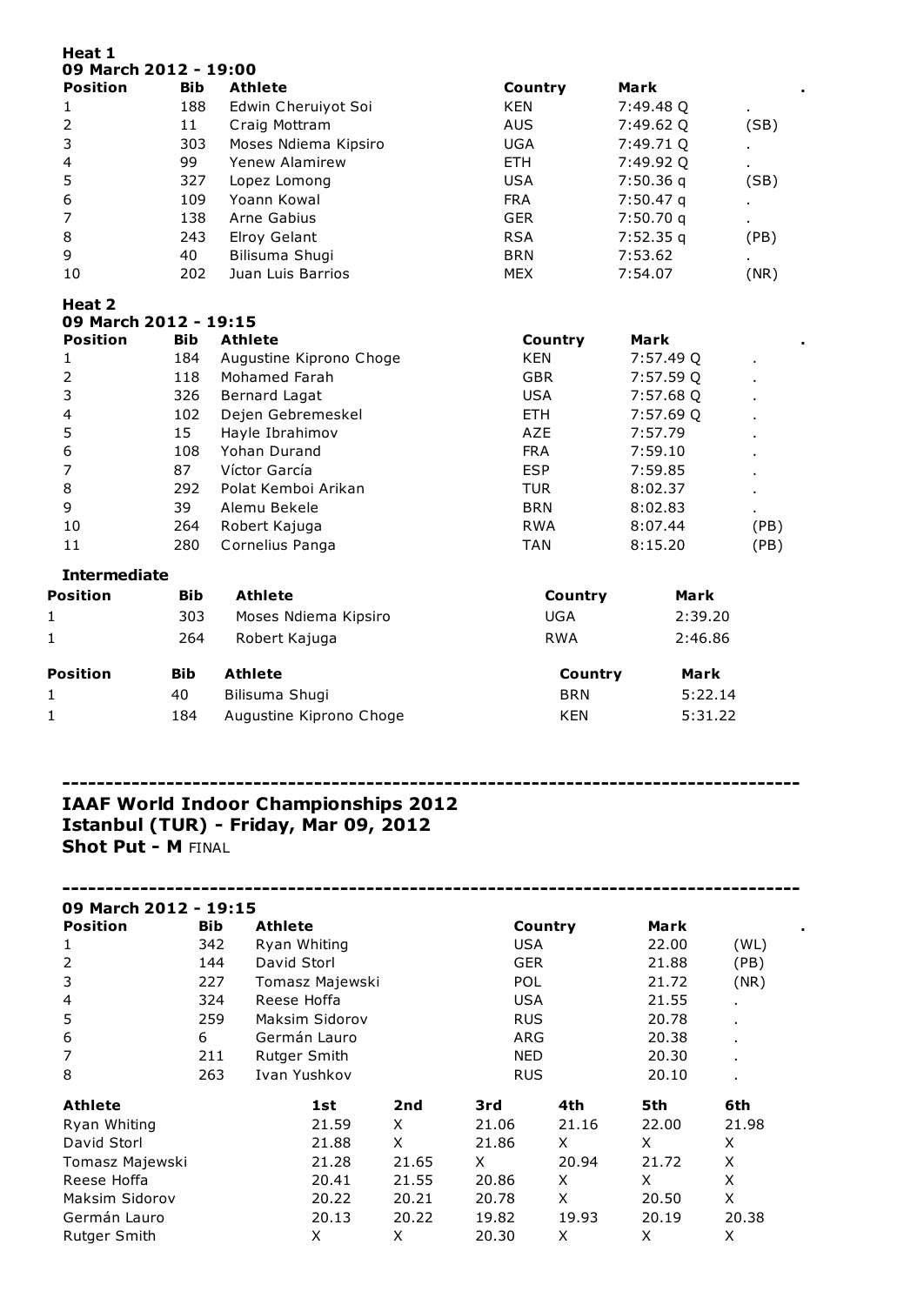## IAAF World Indoor Championships 2012 Istanbul (TUR) - Friday, Mar 09, 2012

800 Metres - W PENTATHLON

#### -------------------------------------------------------------------------------------

| Heat 1                |      |            |                |                    |            |               |                          |     |
|-----------------------|------|------------|----------------|--------------------|------------|---------------|--------------------------|-----|
| 09 March 2012 - 19:35 |      |            |                |                    |            |               |                          |     |
| <b>Position</b>       | Lane | <b>Bib</b> | <b>Athlete</b> |                    | Country    | Mark          | . Points                 |     |
| 1                     | 6    | 597        |                | Jessica Ennis      | <b>GBR</b> | 2:08.09       | (PB)                     | 993 |
| $\overline{2}$        | 3    | 703        |                | Karolina Tyminska  | <b>POL</b> | 2:08.25       | (SB)                     | 990 |
| 3                     | 2    | 777        |                | Natallia Dobrynska | <b>UKR</b> | 2:11.15       | (PB)                     | 948 |
| 4                     | 1    | 721        |                | Tatyana Chernova   | <b>RUS</b> | 2:13.23       | (SB)                     | 918 |
| 5                     | 3    | 527        |                | Yana Maksimava     | <b>BLR</b> | 2:14.25       | (PB)                     | 903 |
| 6                     | 5    | 720        |                | Ekaterina Bolshova | <b>RUS</b> | 2:14.43       | $\overline{\phantom{a}}$ | 901 |
| 7                     | 5    | 780        |                | Hanna Melnychenko  | <b>UKR</b> | 2:15.53       |                          | 885 |
| 8                     | 4    | 669        |                | Austra Skujyte     | LTU        | 2:19.99       | (SB)                     | 824 |
| <b>Intermediate</b>   |      |            | <b>Bib</b>     | <b>Athlete</b>     |            | <b>Nation</b> | <b>Mark</b>              |     |
| 200 <sub>m</sub>      |      |            | 720            | Ekaterina Bolshova |            | <b>RUS</b>    | 29.66                    |     |
| 400m                  |      |            | 720            | Ekaterina Bolshova |            | <b>RUS</b>    | 1:01.82                  |     |
| 600m                  |      |            | 703            | Karolina Tyminska  |            | POL           | 1:35.42                  |     |

-------------------------------------------------------------------------------------

## IAAF World Indoor Championships 2012 Istanbul (TUR) - Friday, Mar 09, 2012

400 Metres - W SEMI-FINAL

Qual. rule: first 2 of each heat (Q) qualified.

## Heat 1

| 09 March 2012 - 19:50 |      |                      |            |            |      |         |  |  |  |  |  |  |
|-----------------------|------|----------------------|------------|------------|------|---------|--|--|--|--|--|--|
| Lane                  | Bib  | <b>Athlete</b>       | Country    | Mark       |      | . React |  |  |  |  |  |  |
| 6                     | 806  | Natasha Hastings     | USA        | 51.87 Q    |      | 0.357   |  |  |  |  |  |  |
| 4                     | 546. | Vania Stambolova     | <b>BUL</b> | 51.87 Q    |      | 0.329   |  |  |  |  |  |  |
| 5                     | 784  | Nataliya Pyhyda      | UKR        | 51.98      | (SB) | 0.298   |  |  |  |  |  |  |
| 3                     | 757  | Moa Hjelmer          | <b>SWE</b> | 52.29      | (NR) | 0.259   |  |  |  |  |  |  |
| 2                     | 690  | Muizat Ajoke Odumosu | <b>NGR</b> | 54.06      |      | 0.291   |  |  |  |  |  |  |
|                       | 624  | Aliann Pompey        | GUY        | <b>DNF</b> |      | 0.230   |  |  |  |  |  |  |
|                       |      |                      |            |            |      |         |  |  |  |  |  |  |

-------------------------------------------------------------------------------------

#### Heat 2

| 09 March 2012 - 19:56 |      |            |                     |            |            |                |         |  |  |  |  |  |
|-----------------------|------|------------|---------------------|------------|------------|----------------|---------|--|--|--|--|--|
| <b>Position</b>       | Lane | <b>Bib</b> | <b>Athlete</b>      | Country    | Mark       |                | . React |  |  |  |  |  |
| 1                     | 6    | 596        | Shana Cox           | <b>GBR</b> | 52.69 Q    |                | 0.325   |  |  |  |  |  |
| $2^{\circ}$           | 5    | 574        | Denisa Rosolová     | <b>CZE</b> | 52.78 Q    |                | 0.355   |  |  |  |  |  |
| $\mathbf{3}$          | 4    | 645        | Dominique Blake     | <b>JAM</b> | 53.00      |                | 0.410   |  |  |  |  |  |
| $\overline{4}$        | 3    | 723        | Irina Davydova      | <b>RUS</b> | 53.02      | $\blacksquare$ | 0.318   |  |  |  |  |  |
| 5                     |      | 641        | Maria Enrica Spacca | <b>ITA</b> | 53.71      | $\blacksquare$ | 0.270   |  |  |  |  |  |
|                       |      | 747        | Tiandra Ponteen     | <b>SKN</b> | <b>DNF</b> |                | 0.365   |  |  |  |  |  |

| 09 March 2012 - 20:02 |      |            |                         |            |         |      |         |  |  |  |  |  |
|-----------------------|------|------------|-------------------------|------------|---------|------|---------|--|--|--|--|--|
| Position              | Lane | <b>Bib</b> | <b>Athlete</b>          | Country    | Mark    |      | . React |  |  |  |  |  |
| 1                     | 5.   |            | 818 Sanya Richards-Ross | <b>USA</b> | 50.99 Q |      | 0.305   |  |  |  |  |  |
| 2                     | 6    |            | 724 Aleksandra Fedoriva | <b>RUS</b> | 51.79 Q |      | 0.369   |  |  |  |  |  |
| $\mathbf{3}$          | 4    | 648        | Patricia Hall           | JAM        | 53.21   |      | 0.337   |  |  |  |  |  |
| $\overline{4}$        | 3    | 601        | Nadine Okyere           | <b>GBR</b> | 53.66   |      | 0.264   |  |  |  |  |  |
| -5                    |      | 515        | Bimbo Miel Ayedou       | <b>BEN</b> | 54.26   | (SB) | 0.424   |  |  |  |  |  |
| 6                     |      | 771        | Meliz Redif             | TUR        | 54.48   |      | 0.367   |  |  |  |  |  |